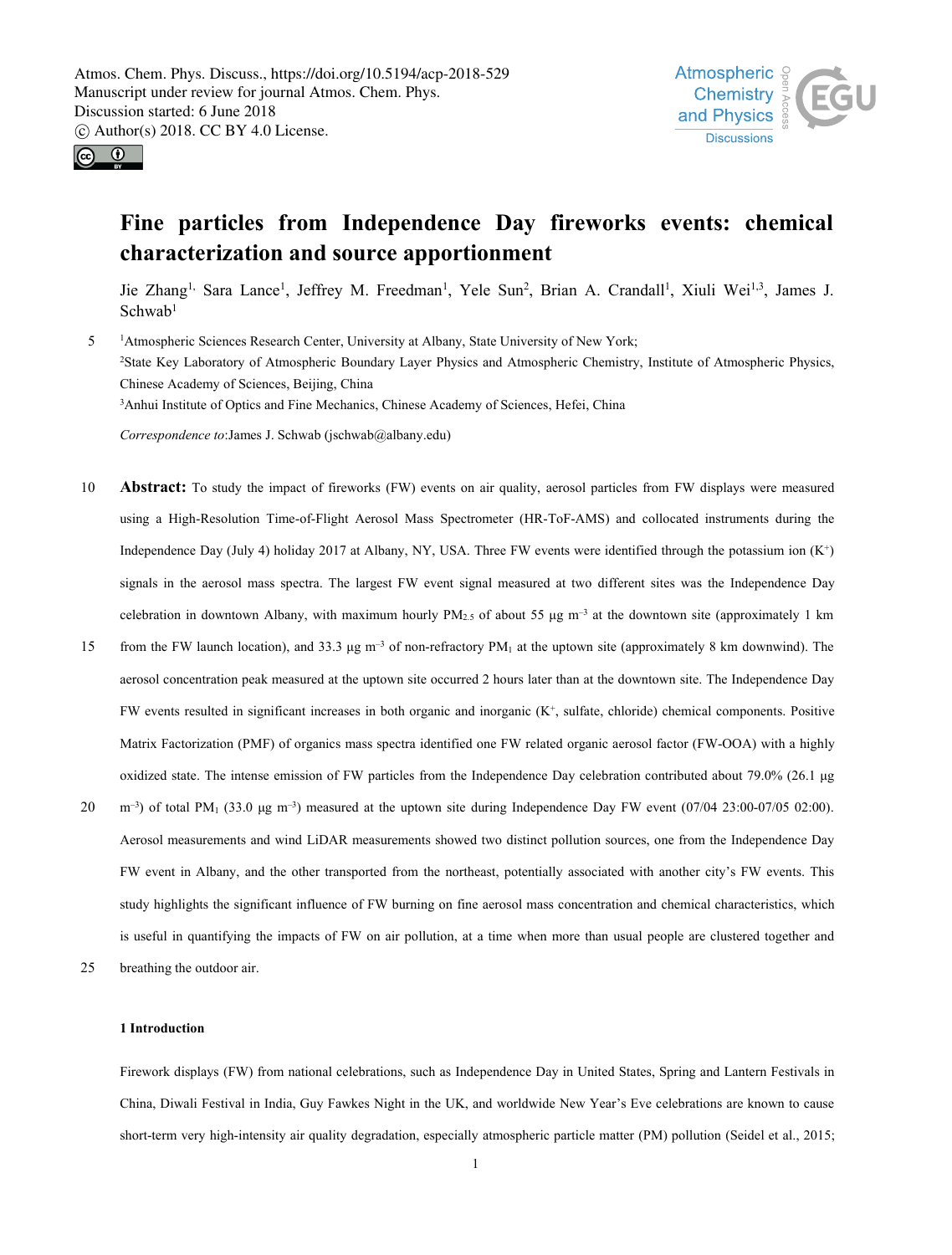



Dickerson et al., 2016; Wang et al., 2007; Jiang et al., 2015; Kong et al., 2015; Tian et al., 2014; Yang et al., 2014; Barman et al., 2008; Godri et al., 2010; Drewnick et al., 2006). Besides substantial visibility reductions lasting for hours and heavy emission of gaseous pollutants, such as nitrogen oxides and sulfur dioxide (Vecchi et al., 2008), FW events also produce large amounts of fine aerosol (PM2.5) that are rich in sulfate, organics, potassium, and heavy metals (e.g. Cu, Ba, Al) (Moreno et al., 2007; Jiang et

- 5 al., 2015; Lin et al., 2016). The heavy metals come from the inorganic salts that are used in FW manufacturing to produce different colors, while the compounds used for oxidizing firework mixtures produce abundant potassium salts, such as potassium nitrate, potassium chlorate, and potassium perchlorate. FW produced aerosols with metal compounds were found to have greater toxicity than traffic emitted aerosols (Godri et al., 2010), and to be harmful to public health, with detrimental impacts on the respiratory system (Joly et al., 2010; WHO, 2006).
- 10 The Independence Day holiday in the United States (July 4) has been celebrated for more than two hundred years and is associated with grand FW displays around the whole country, from small towns to megacities. According to the American Pyrotechnics Association (APA) fireworks consumption figures, about 110.7 million kg of fireworks were detonated by U.S. consumers in 2016. Nationwide on Independence Day, there has been an average increase in 24-hr  $PM_{2.5}$  concentration by 42% across the U.S. on Independence Day comparing to the adjacent days (Seidel et al., 2015). This indicates the importance of
- 15 studying the fine PM emission from the FW displays that are a feature of Independence Day celebrations.

Previous studies of FW fine PM were mainly based on filter methods to analyze the particle composition mass concentration (Kong et al., 2015; Yang et al., 2014), or bulk particle size distribution characteristics (Wehner et al., 2000). The long integration time for collection of filter samples (12 hours or 24 hours) loses the real-time information (composition and size distribution) of FW aerosol, and creates uncertainties in accurately quantifying these parameters (Jiang et al., 2015). The chemical composition

- 20 and size distribution of particles, as measured by more advanced aerosol mass spectrometry technology (Jayne et al., 2000; Decarlo et al., 2006, 2008; Sun et al., 2010; Sun et al., 2012), provides a new perspective on FW PM characteristics (Drewnick et al., 2006, Jiang et al., 2015). Firework particle emissions have been shown to have high potassium (K<sup>+</sup>) and organic mass ratios, and the observed mass spectra of organic compounds is similar to that of secondary organic aerosol (SOA) (Jiang et al., 2015, Jimenez et al., 2009; Ng et al., 2011).
- 25 The high mass concentration and complex emission sources of background aerosol in megacities such as Beijing (Jiang et al., 2015) will to some extent mask information about the contribution of FW to ambient aerosol, and in particular the features of the organic aerosol species directly emitted from FW burning. Albany, the capital of New York State (a city with a population of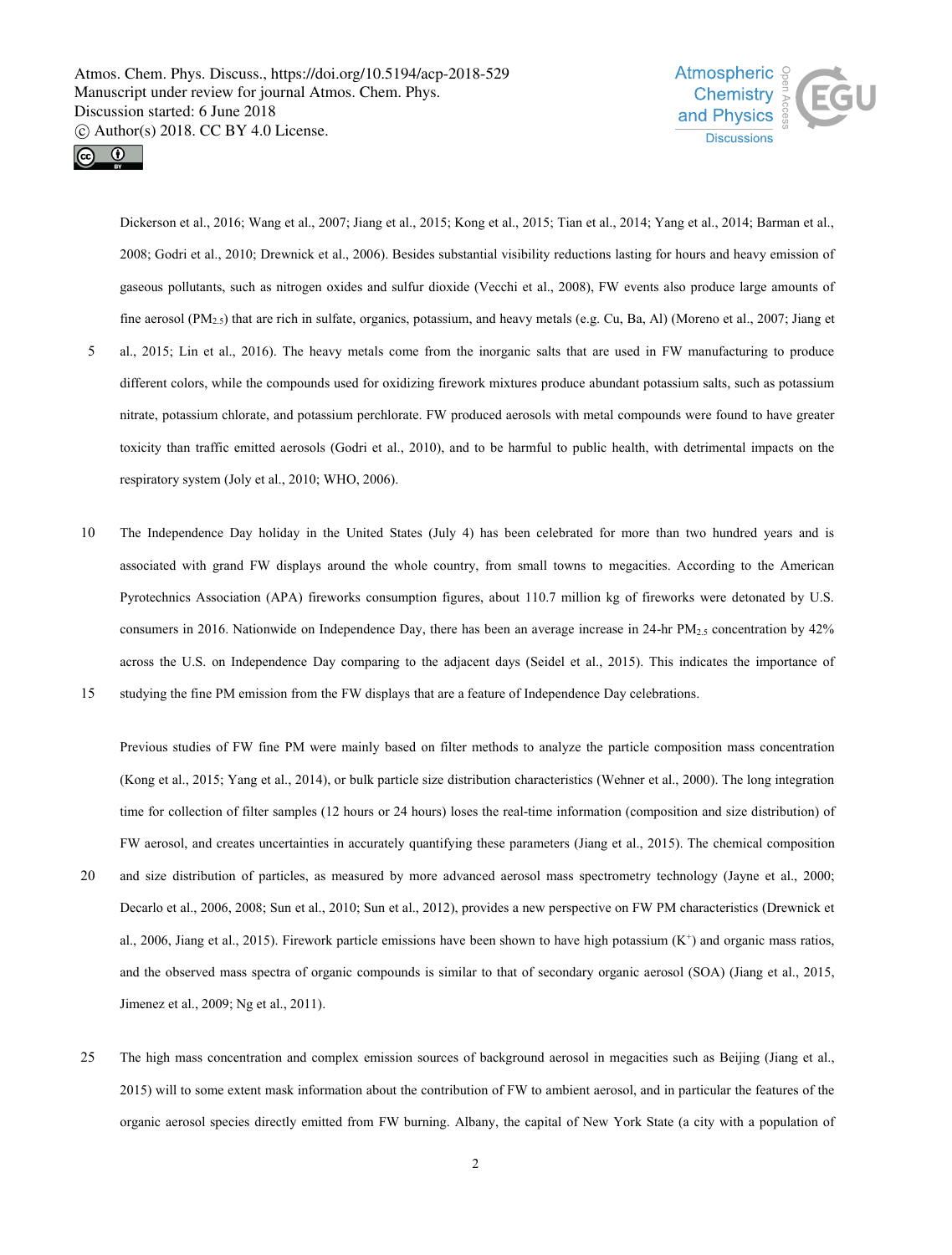



approximately 100,000 about roughly 240 km north of New York City), features relatively clean air (PM mass concentration generally below 15  $\mu$ g m<sup>-3</sup>, Zhang et al., 2018). Albany hosted a large FW display for the Independence Day holiday, which lasted for almost an hour from 22:00 to 23:00 local time (EDT: Eastern Daylight Time) on July 4, 2017 and was surrounded by smaller FW events in regional towns such as Bennington, Vermont and Saratoga Springs, New York. As will be shown, the

5 weather conditions during Albany ' s fireworks display provided a unique opportunity for a detailed investigation of the contribution of FW displays to the ambient aerosol mass concentration and chemical content, the different sources of aerosols, and the health influence of these kinds of metal-rich aerosols on surrounding areas.

In this study, aerosol particles from FW displays were measured using a High-Resolution Time-of-Flight Aerosol Mass Spectrometer (HR-ToF-AMS) and collocated instruments during the 2017 Independence Day holiday in Albany, NY. The 10 aerosol mass concentration, chemical composition, and size distribution are characterized. The sources of different organic

aerosol, and their mass spectra character are studied. In addition, the role of transport is investigated based on LiDAR measurements and back trajectory analysis.

# **2 Methods**

# **2.1 Measurement site and sampling instruments**

- 15 The main ("uptown") measurement site is located at the Atmospheric Sciences Research Center (latitude: 42.7 °N, longitude: 73.8 °W, elevation: 81 m, hereafter ASRC site, as shown in Fig. S1), near the main campus of the University at Albany, which is located in the uptown (NW) section of Albany, about 8 km downwind of the Albany FW launch site (at Empire State Plaza) and near the intersection of interstates I90 and I87. The measurements of aerosol concentration were conducted from June 27 00:00 local time (EDT) to July 7 12:00, except the period from July 1 00:00 to July 2 20:00 for the maintenance of instruments. The
- 20 measurement period covered the Independence Day holiday, during which an intense Albany FW event occurred. A second ("downtown") measurement site is the Albany County Health Department measurement site (latitude:  $42.63 \text{ }^\circ\text{N}$ , longitude:  $73.75$ °W, elevation: 8 m, hereafter ACHD site), whichis about1 km southeast of Empire State Plaza and about 9 km from ASRC site.

The key instrument is the HR-ToF-AMS, which was used to measure non-refractory (NR) submicron aerosol (NR-PM1) chemical composition (including organics, nitrate, sulfate, ammonium, and chloride), as well as the size distributions of aerosol

25 chemical species (DeCarlo et al., 2006; Drewnick et al., 2005).This HR-ToF-AMS was operated under the sensitive "V-mode", and cycled through the mass spectrum (MS) mode and the particle-of-flight mode (PToF) every minute.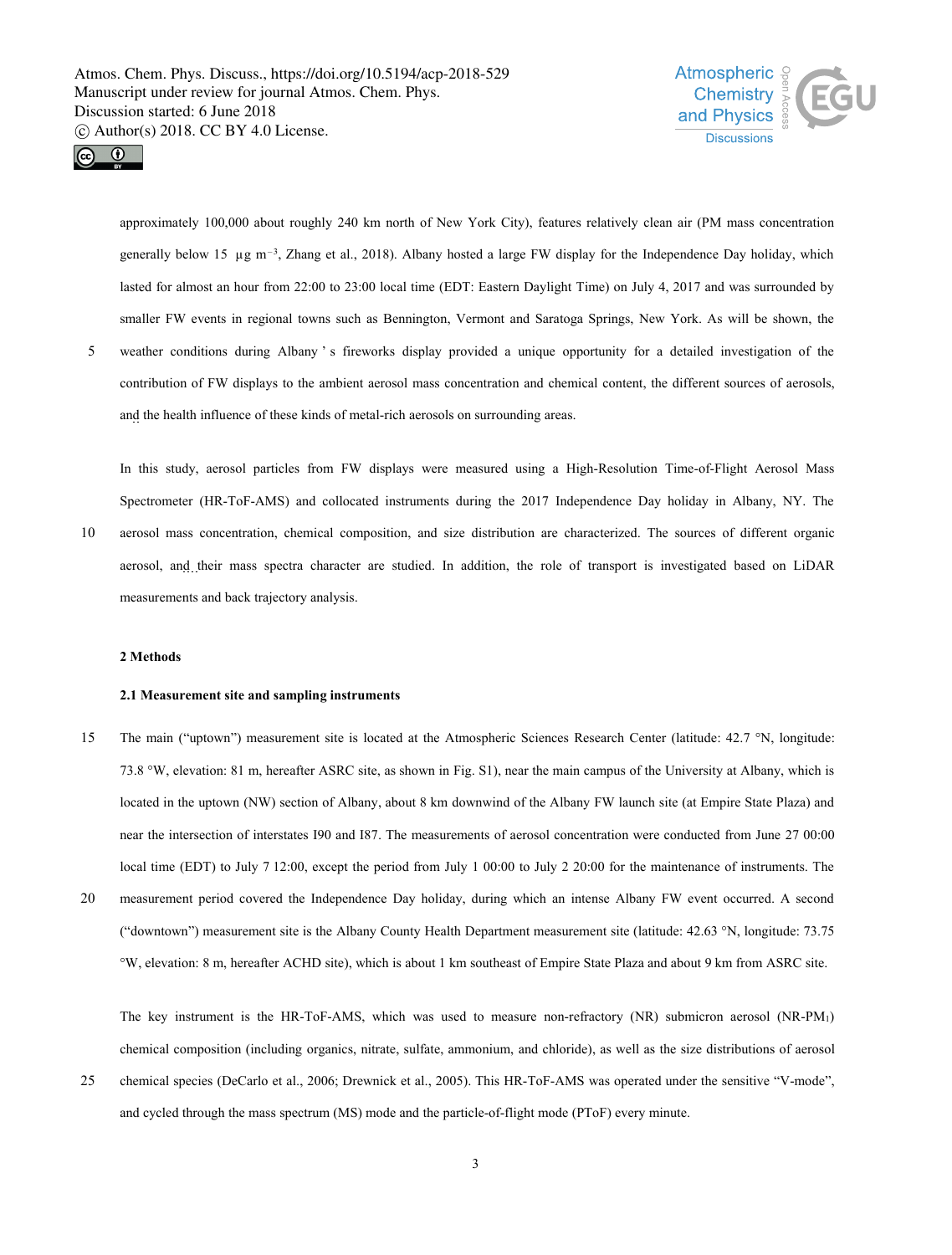



A TSI Scanning Mobility Particle Sizer (SMPS), which consists of an Electrostatic Classifier (EC, model 3080), a Differential Mobility Analyzer (DMA, model 3081), and a Condensation Particle Counter (CPC, model 3785), was used to measure particle number size distributions. Total PM<sub>2.5</sub> mass concentration was also obtained from an optical scattering based aerosol mass measurement instrument (pDR-1500, Thermo Fisher Scientific Inc.), which measures the scattered light flux and uses this signal

- 5 to estimate the aerosol mass concentrations. These aerosol measurement instruments sampled from a common silica gel dryer (RH < 37%), which was downstream from a PM<sub>2.5</sub> cyclone and a  $\sim$ 9 m long sample inlet with 10 cm inner diameter. A supplemental airflow was continually drawn through the sample inlet, and aerosols were drawn from the centerline of this inlet duct. Also at the ASRC site, a Leosphere Windcube 100S scanning LiDAR (hereafter LiDAR), operated from the roof of Center for Environmental Sciences and Technology Management building (about 15 m high). The LiDAR provided high resolution (25
- 10 m range gates) wind data and backscatter profile structure. At the ACHD site, a Teledyne API Model T640 PM mass monitor (hereafter ACHD T640) was used to provide the mass concentration of PM2.5, and black carbon was measured by a Teledyne API Aethalometer (model 633).

### **2.2 Meteorological parameters and back trajectory calculations**

Meteorological data was obtained from the Voorheesville New York State Mesonet station (NYSM, latitude: 42.65 °N, longitude: 15 73.92 °N, elevation: 100 m), located approximately 8 km southwest of the ASRC site. The Mesonet site provides meteorological data in 5-minute intervals, and includes temperature (at  $2 \text{ m}$  and  $9 \text{ m}$ ), relative humidity, redundant measurements of wind direction and wind speed, irradiance, and precipitation. On the night of the Independence Day FW event, the RH was above 90%, with maximum wind speeds generally below 2 m/s, indicating quiescent atmospheric conditions.

Ten-hour air mass back trajectories were calculated using the NOAA ARLHybrid Single-Particle Lagrangian Integrated 20 Trajectory (HYSPLIT) model, based on GDAS meteorological data (Draxler et al., 1998), and were used to study the effect of transported FW burning aerosol on measured aerosol mass concentration at the uptown ASRC sampling site. The ending heights of 200 m, 500 m, and 1000 m were chosen to investigate the influence of different transport layers.

#### **2.3 Data analysis**

The HR-ToF-AMS data were analyzed using the standard HR-AMS data analysis software – SQUIRREL v1.59D and PIKA 25 v1.19 (Allan et al., 2003; Canagaratna et al., 2007), to obtain the mass concentrations of different aerosol components (organics, nitrates (NO3), sulfate (SO4), ammonium (NH4), chloride (Cl)), and their size distributions. The default relative ionization efficiency (RIE) values were used in the analysis (4 for ammonium, 1.1 for nitrate, 1.2 for sulfate, 1.3 for chloride, and 1.4 for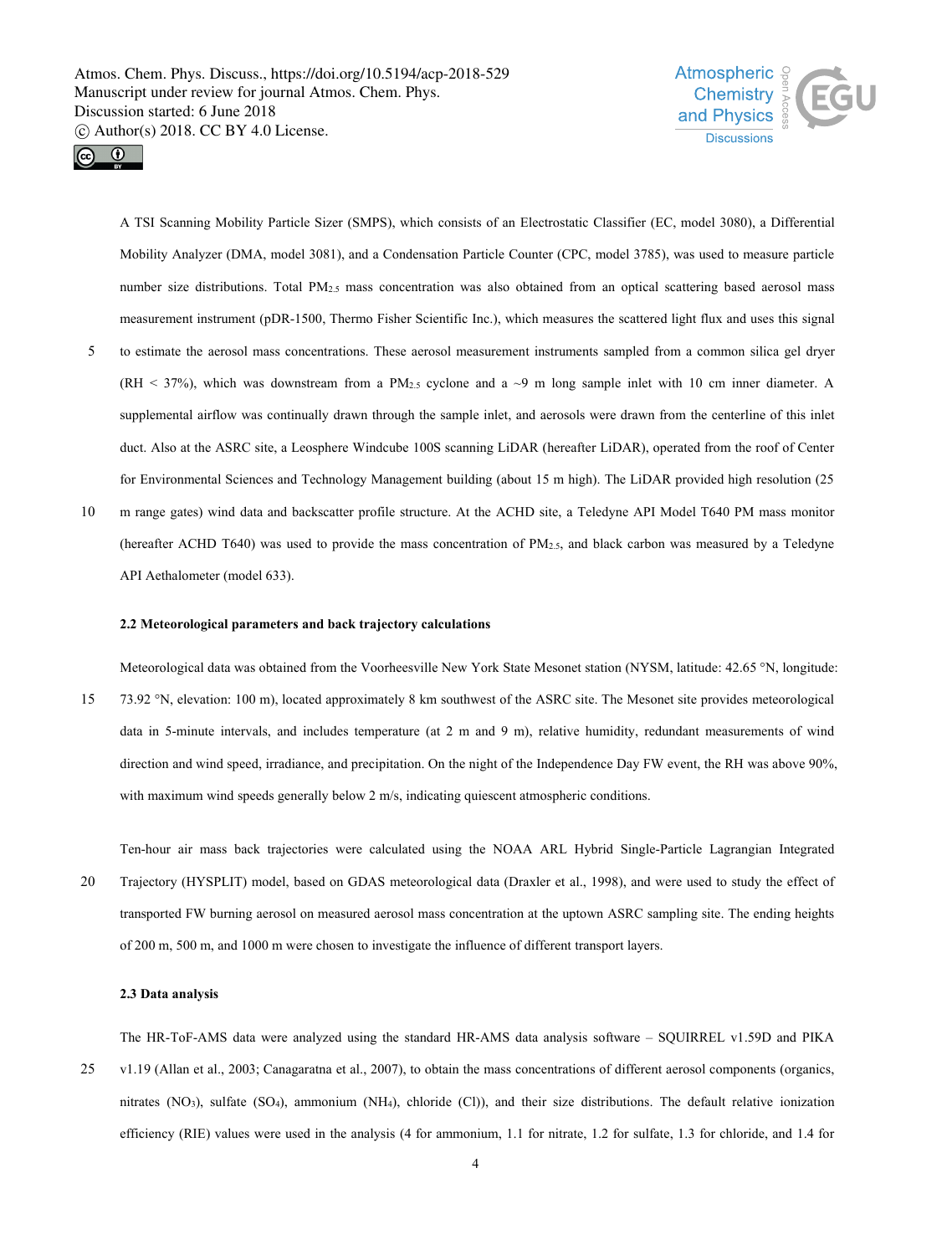



organics). The collection efficiencies (CE) used were those suggested in a previous study (Zhang et al., 2005), specifically a CE of 0.5 for inorganic compounds, and a CE of 0.7 for organic compounds based on the comparison with SMPS as shown in Fig. S2. The elemental analysis (oxygen-to-carbon (O:C) and hydrogen-to-carbon (H:C) ratio) is calculated following the improved method proposed by Canagaratna et al. (2015).

- 5 Due to the slow evaporation and ionization of potassium (K) (Jiang et al., 2015; Slowik et al., 2010), quantification of K mass concentrations (which are often relatively small) can be difficult and prone to large uncertainties, and potassium signals are often ignored when reporting ambient measurements. However, during FW events, K signals generally increase dramatically (Drewnick et al., 2006; Jiang et al., 2015), due to K-rich salts used in FW burning. To quantify the mass spectral signals and obtain the mass concentration of K, a RIE value needs to be specified. Previous work has used values of RIEk=10 (Slowik et al.,
- 10 2010) or RIE<sub>k</sub>=2.9 (Drewnick et al., 2006; Jiang et al., 2015). In this work, an RIE<sub>K</sub>=2.9 would result in the highest hourly-averaged value of K in the AMS data being as high as  $36 \mu g \, \text{m}^{-3}$ , and the total HR-ToF-AMS mass concentration would be about 58.7 µg m<sup>-3</sup>. That would be higher than the highest PM<sub>2.5</sub> mass concentration measured in ACHD (55 µg m<sup>-3</sup>), a result that is not expected considering that HR-ToF-AMS only measures NR-PM<sub>1</sub> species. Furthermore, a  $RIE_K = 2.9$  would result in a K/S (potassium to sulfur) ratio as high as 16, which deviates greatly from the value of 2.75 suggested by Drewnick et al (2006).
- 15 A RIEk=10 results in lower K mass concentration by a factor of 3, and the resulting maximum for K hourly-averaged mass concentration is 10.6  $\mu$ g m<sup>-3</sup>, with the corresponding highest HR-ToF-AMS total aerosol mass concentration equal to 33.3  $\mu$ g m<sup>-3</sup>, , substantially lower than the ACHD PM $_{2.5}$  mass concentration. For this RIE, the K/S ratio works out to be 5.3, nearer to the expected 2.75, and the K mass fraction during the maximum FW burning period is about 33.5%, which is consistent with the  $30\%$  result of Drewnick et al (2006). Therefore, an RIE $_{K}=10$  for this study is reasonable. However, due to a lack of formal
- 20 analysis about RIE<sub>k</sub> formulations, large uncertainties are still possible for the quantification of the mass concentration of K. For the isotopic  $4K^+$ , a ratio of 0.0722 was used, and the total K mass concentration in the following section is inferred to be the combined mass concentration of  $K^+$  and <sup>41</sup> $K^+$  (Jiang et al., 2015).

The HR-ToF-AMS organic mass spectra were analyzed using positive matrix factorization (PMF) (Paatero and Tapper, 1994) to resolve different organic aerosol factors, and the solutions were evaluated using the PMF Evaluation Tool (PET, v2.08D, Ulbrich

25 et al., 2009). In this study, a five-factor solution with  $f_{peak}=0.2$  (Q/Q<sub>expected</sub>=3.9, Fig. S3) was chosen as the optimal result, based on the evaluation of spectral profiles, diurnal variation, and correlations with external tracers (Fig. S4) (Zhang et al., 2011).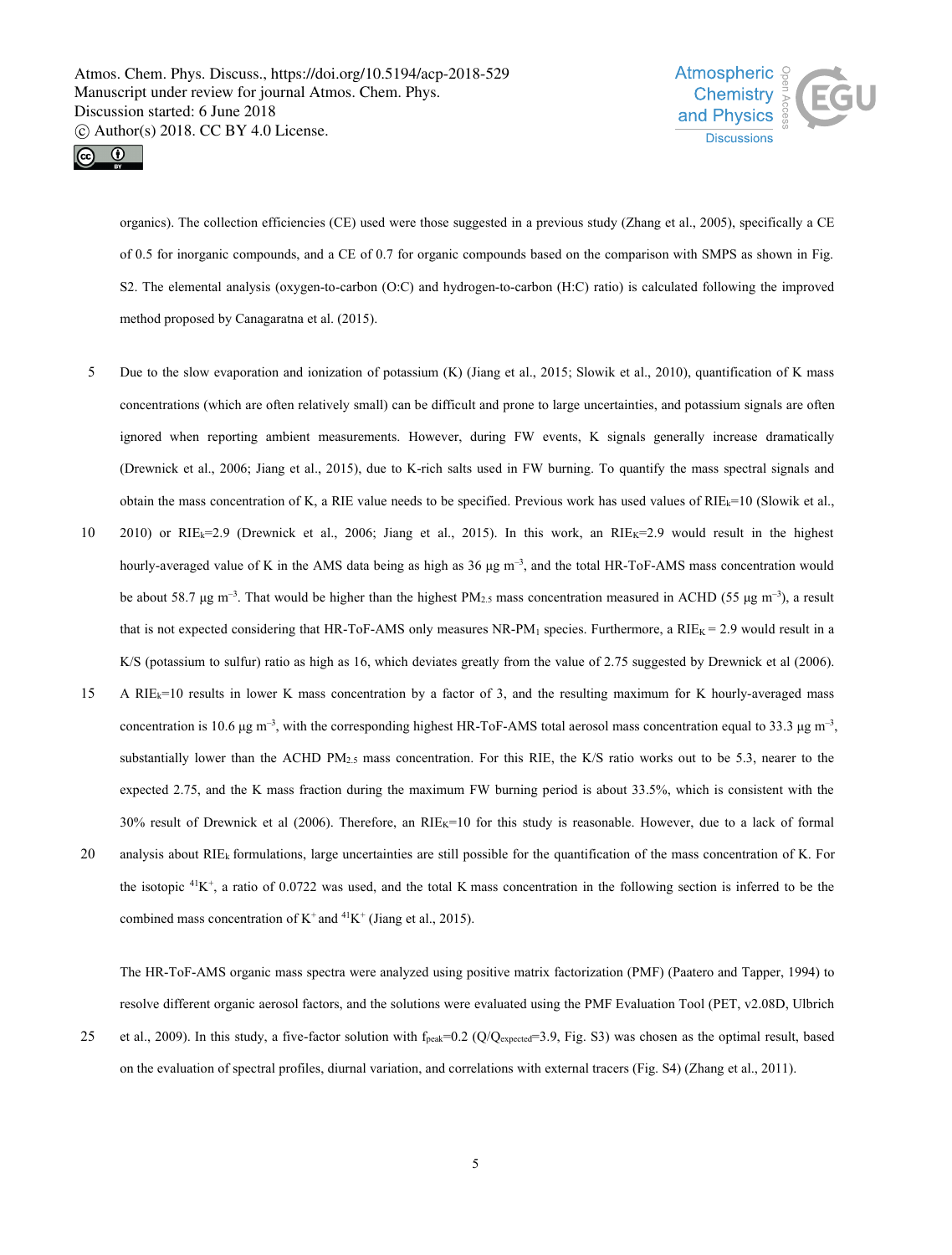



### **3 Result and discussion**

The time series of aerosol hourly-averaged mass concentration measured by all instruments exhibited the same general behavior during the measurement period (Fig. 1a). From June 29 12:00 until late in the day of June 30, the aerosol mass concentration displayed an increasing trend which also corresponded to high RH conditions (generally > 75%, Fig. 1b), likely due in part to

5 hygroscopic aerosol growth and liquid-phase organic formation (Sun et al., 2011). This is supported by the steady increase in the aerosol median diameter and the growth trend shown in the aerosol number size distribution (Fig. S5). A dramatic decrease in aerosol concentration occurred at June 30 14:00, due to scavenging by rain (Fig. 1b).

From the overnight hours of July 2 onward, there were several aerosol concentration peaks at nighttime, and the biggest one was during the night of July 4, with maximum recorded concentration of 55  $\mu$ g m<sup>-3</sup> for ACHD T640 PM<sub>2.5</sub> data and 33.3  $\mu$ g m<sup>-3</sup> for

- 10 ASRC HR-ToF-AMS NR-PM1, which temporally extended into the early morning of July 5. These PM peaks are hypothesized to be dominated by FW events, which are readily identifiable using the K signal. There are two reasons why the HR-ToF-AMS observed lower PM concentrations than the ACHD T640. One reason is that HR-ToF-AMS only measures non-refractory aerosol species below 1 μm (DeCarlo et al., 2006). The second is due to diffusion and dispersal of the aerosol plume during the transport from the source location of the FW burning to the uptown ASRC site. A time difference of about two hours between the peaks of
- 15 the ACHD T640 data and ASRC instruments was observed, indicating the transport time of aerosol from the launch site downtown to the ASRC measurements site, and providing for an advection velocity of about  $1 \text{ m s}^{-1}$ . Excluding the high points during the night of July 4 (the FW event period), the high coefficient of determination  $(R^2=0.72)$  between ACHD T640 and ASRC HR-ToF-AMS suggests generally similar conditions - typical of regional aerosol pollution processes during normal non-FW days.

# 20 **3.1 Identification of firework events and aerosol composition**

Among the PM peaks, three were identified as significant FW events based on the prominent potassium signal peaks (Jiang et al., 2015; Drewnick et al., 2006). As shown in Fig. 2a, these three K peaks occurred during the nighttime hours of July 2, July 3, and July 4, with the highest peak occurring on the night of July 4. Observed concentrations of K were as high as 11.33  $\mu$ g m<sup>-3</sup> (July 5) 00:00 EDT), which is about 63 times of the background value  $(0.18 \mu g m^{-3})$ , averaged July 4 09:00 to 17:00 EDT). The high K

25 signal was present until about 09:00 EDT the following morning. Based on the time variation of K, we define the Independence Day FW event time period as July 4 23:00 to July 5 02:00 EDT. Apart from these three prominent peaks, there were still some spikes of K during the measurement period, likely related to small-scale, localized, or more distant firework burning.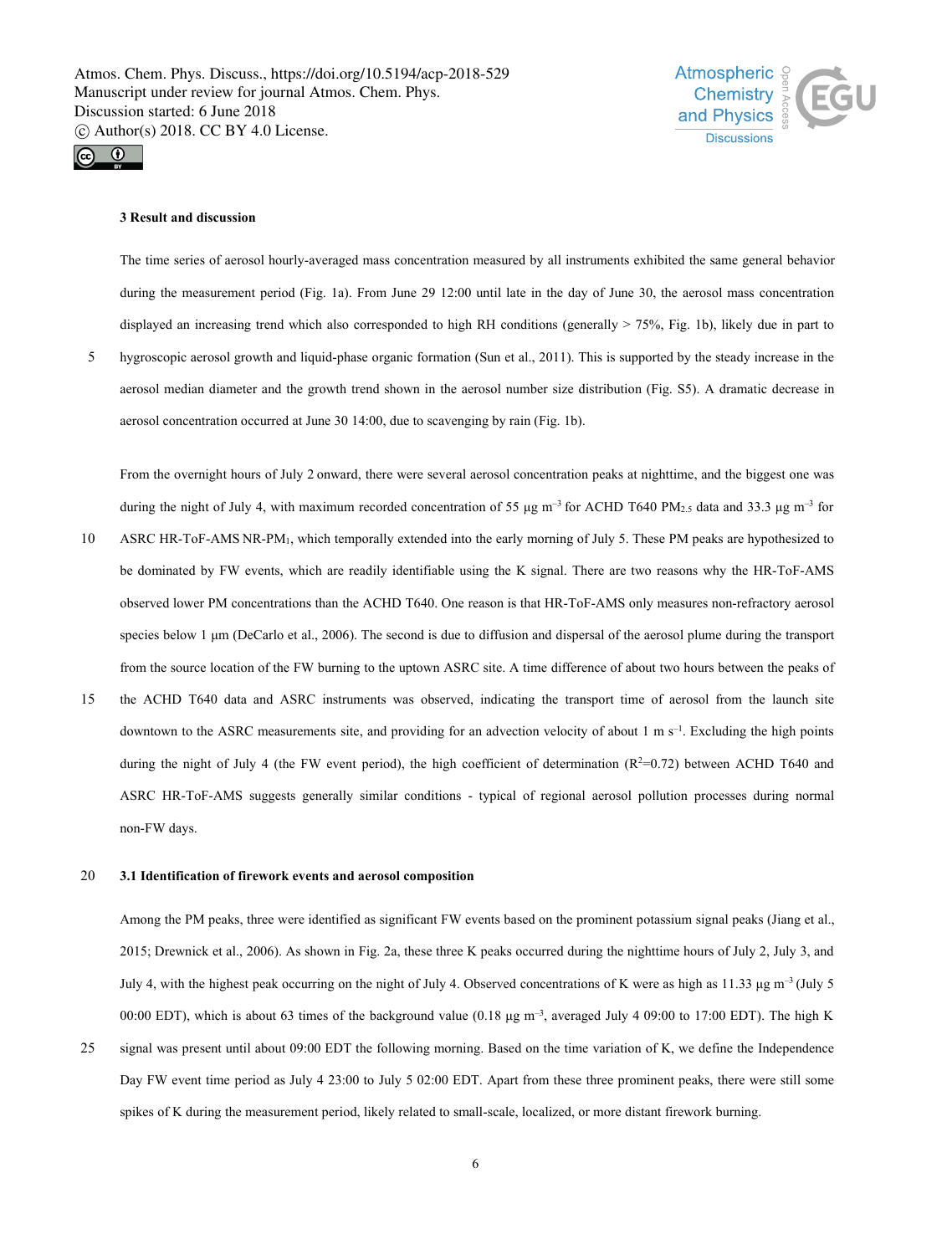



During the Independence Day FW event period (July 4 23:00 to July 5 02:00 EDT as defined above), the averaged mass concentrations of total aerosol, organics, K, SO4, NO3, and Cl were all clearly elevated compared to earlier that day (July 4 9:00 to 17:00 EDT), increasing from 6.0 μg m<sup>-3</sup> to 27.2 μg m<sup>-3</sup> (4.5 times), 5.0 μg m<sup>-3</sup> to 12.1 μg m<sup>-3</sup> (2.4 times), 0.2 μg m<sup>-3</sup> to 9.1 μg  $m^{-3}$  (45.5 times), 0.5 μg m<sup>-3</sup> to 4.1 μg m<sup>-3</sup> (8.2 times), 0.09 μg m<sup>-3</sup> to 0.8 μg m<sup>-3</sup> (8.8 times), and 0.01 μg m<sup>-3</sup> to 0.84 μg m<sup>-3</sup> (84

- 5 times) respectively (Fig. 2a). These enhancements are similar to the results of the Drewnick et al. (2006) study. Absolute concentrations of chloride from the FW burning were relatively low (compared to potassium) due to the semi-refractory character of metal chlorides (Drewnick et al., 2006). Still, the rise in chloride concentration was dramatic, with values nearly 84 times greater than the daily averaged value. The observed FW events had only minor effects on NH4, as in the Drewnick et al. (2006) study, due to a lack of NH<sub>4</sub>-containing material in the fireworks, and also indicates the increased  $SO_4$  and  $NO_3$  came from
- 10 K-rich salt instead of (NH<sub>4</sub>)<sub>2</sub>SO<sub>4</sub> and NH<sub>4</sub>NO<sub>3</sub>. The time series shows that organics and NO<sub>3</sub> sustained broader peaks than K and SO<sub>4</sub>, possibly due to contribution of the vehicular traffic emission to organics and NO<sub>3</sub> and the nighttime NO<sub>3</sub> formation (Sun et al., 2011; Xu et al., 2015).

Before and after these three FW events (before July 1 00:00 and after July 5 12:00 EDT), the mass fraction of the HR-ToF-AMS chemical components was fairly stable, with organic compounds constituting the major fraction of NR-PM1, with 70.5% (before

- 15 July 1) and 81.1% (after July 5) on average, followed by SO<sup>4</sup> (16.4% and 8.5% respectively, Fig. 2b and Fig. S6). The stable component ratio indicates relatively constant PM<sup>1</sup> sources in and near Albany, suggesting a stable aerosol evolution process during these two time periods. A higher ratio of organics after FW events may be the result of the primary emissions of organics during the FW events, or the formation of new secondary organic aerosol (Li et al., 2013; Kong et al., 2015, Wang et al., 2007). During the FW events, and especially during the Independence Day FW event, most aerosol components clearly increased, and
- 20 there was a large difference in the mass fractions of aerosol components compared to before and after periods, highlighting the influence of FW burning. The indicator of FW events, K, displayed large increases during the FW events, contributing roughly 33% to the ambient aerosol during the four-hour FW event period, and up to 45 % of ambient aerosol at the peak hour of July 4 23:00 EDT.

Most of the Independence Day FW PM<sub>1</sub> aerosol located at the size range of 200 to 500 nm (volume mobility diameter, Fig. 3a), 25 and FW-averaged size distribution of NR-PM<sup>1</sup> aerosol chemical components (Fig. 3b) showed externally mixed characteristics, with sulfate and nitrate peaking at ~550 nm (D<sub>va</sub>: vacuum aerodynamic diameter), organics peaking at ~400 nm (D<sub>va</sub>). The size distribution of K is complicated due to poorly characterized surface ionization properties of the evaporated K-containing species and is not presented here. Different peaks for the different chemical components suggest a non-uniform mixing state for organics,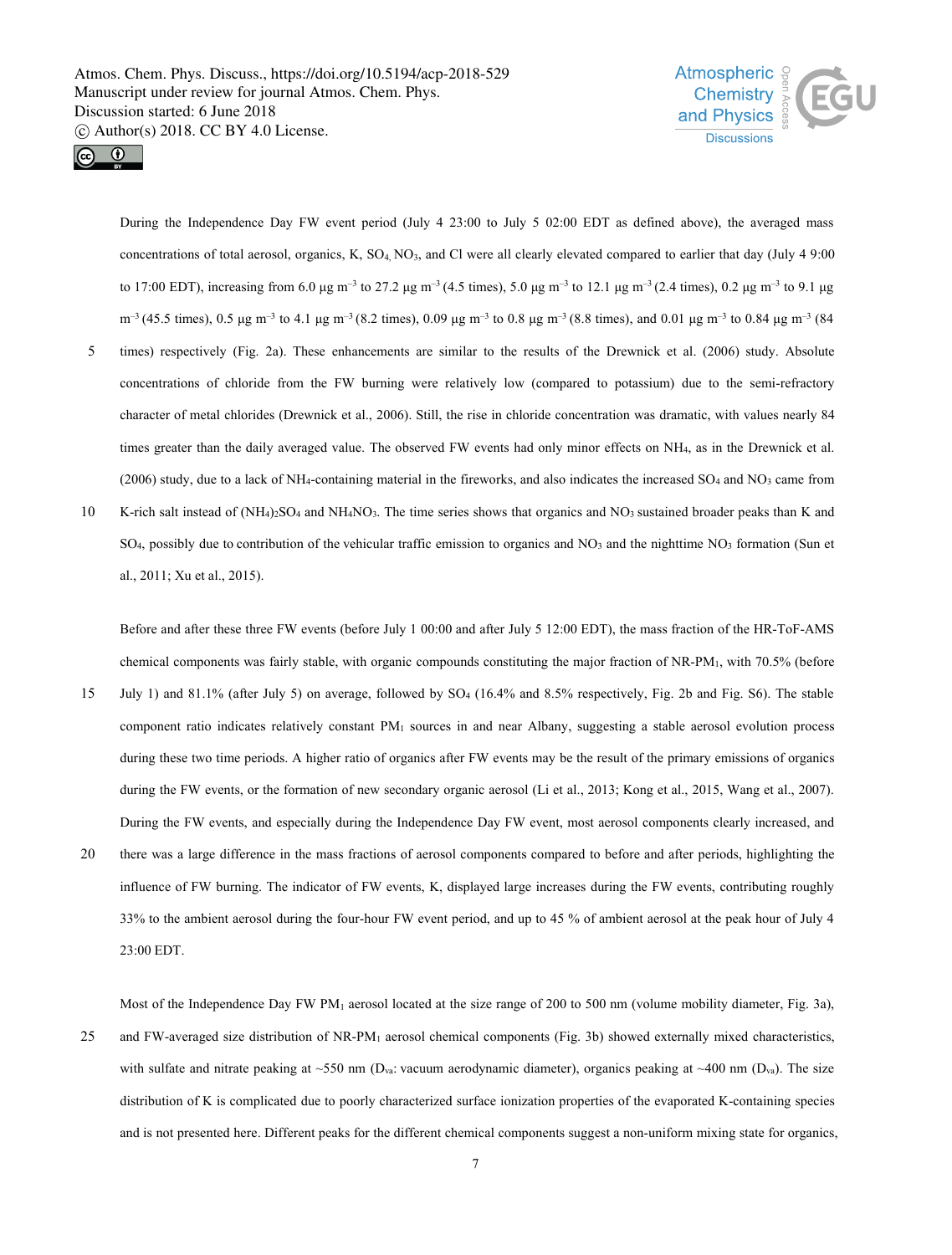



and sulfate/nitrate, possibly related to different kinds of fresh emitted aerosols from FW. As discussed above, the SO<sub>4</sub> and NO<sub>3</sub> were likely mainly from K-rich inorganic salt, such as  $K_2SO_4$  or  $KNO_3$ , and organics are from burning organic materials or reaction with FW oxidizer, which will be discussed in next section.

# **3.2 Source apportionment**

# 5 **3.2.1 PMF results**

Based on the evaluation of spectral profiles, diurnal variation, and correlations with external tracers, five organic aerosol (OA) components, including hydrocarbon-like OA (HOA), a biomass burning OA (BBOA), a semi-volatile oxygenated OA (SV-OOA), and two low-volatility oxygenated OAs (LV-OOAs, one is named as FW-OOA and another one is named as LV-OOA) are identified, as shown in Fig. 4 and Fig. S3. HOA and BBOA are the two smallest components in this data set. The

- HOA is characterized by hydrocarbon-like ions  $(C_xH_y + \text{family})$ , with evident morning and evening rush hour peaks. The BBOA is characterized by prominent signals at m/z 60 (C<sub>2</sub>H<sub>4</sub>O<sub>2</sub><sup>+</sup>) and m/z 73 (C<sub>3</sub>H<sub>3</sub>O<sub>2</sub><sup>+</sup>), with increasing concentrations during evening hours. The sum of HOA and BBOA had similar variation in its time series as the BC data from ADHC (Fig. S4a) with a moderate  $R<sup>2</sup>$  (0.38). These two components are mainly identified with vehicular traffic and wood-fire emissions, such as bonfires, barbeques, or other small-scale celebrations. The SV-OOA spectral profile is characterized by a O:C ratio of roughly 0.6, and a
- 15 high *f*43/*f*<sup>44</sup> ratio of ~1 (Ng et al., 2010). SV-OOA also exhibited daily maxima during mid-afternoon, and it was moderately correlated with concurrent NO<sub>3</sub> before July 1 00:00 EDT, with a  $R^2 = 0.48$ , giving some indication of the local source characteristics of SV-OOA formation (Zhou et al., 2015).

The mass spectra of the two LV-OOAs were similar in this study, as shown in Fig. S3c, but they demonstrated different time series behaviour (Fig. S3d), indicating the presence of different types of OOAs. In comparison to LV-OOA, FW-OOA contains a

- 20 higher H:C ratio (1.33 vs. 1.20), and higher signals at  $m/z$  29 (CHO<sup>+</sup>: 0.05 vs. 0.01), m/z 60 (C<sub>2</sub>H<sub>4</sub>O<sub>2</sub><sup>+</sup>: 0.006 vs. 0.0004) and m/z 73 ( $C_3H_3O_2$ <sup>+</sup>: 0.004 vs. 0.0008), as shown in Fig. 5. The FW-OOA is believed to be related to the organic aerosol released by FW due to similar variation trends in the K signal (Fig. S4c), with a high coefficient of determination  $(R^2=0.70)$ . Compared to previous AMS fireworks papers, this is the first time that this form of organic aerosol has been separated from overall FW burning emission and contributed ~51.2% (6.2 μg m<sup>-3</sup>) of the organic aerosol (12.1 μg m<sup>-3</sup>) during the Independence Day FW
- 25 event period. FW-OOA is likely directly emitted from FW (Jiang et al., 2014, Drewnick et al, 2006), and produced by the chemical reaction of binding agents, such as dextrin, with the oxidizers.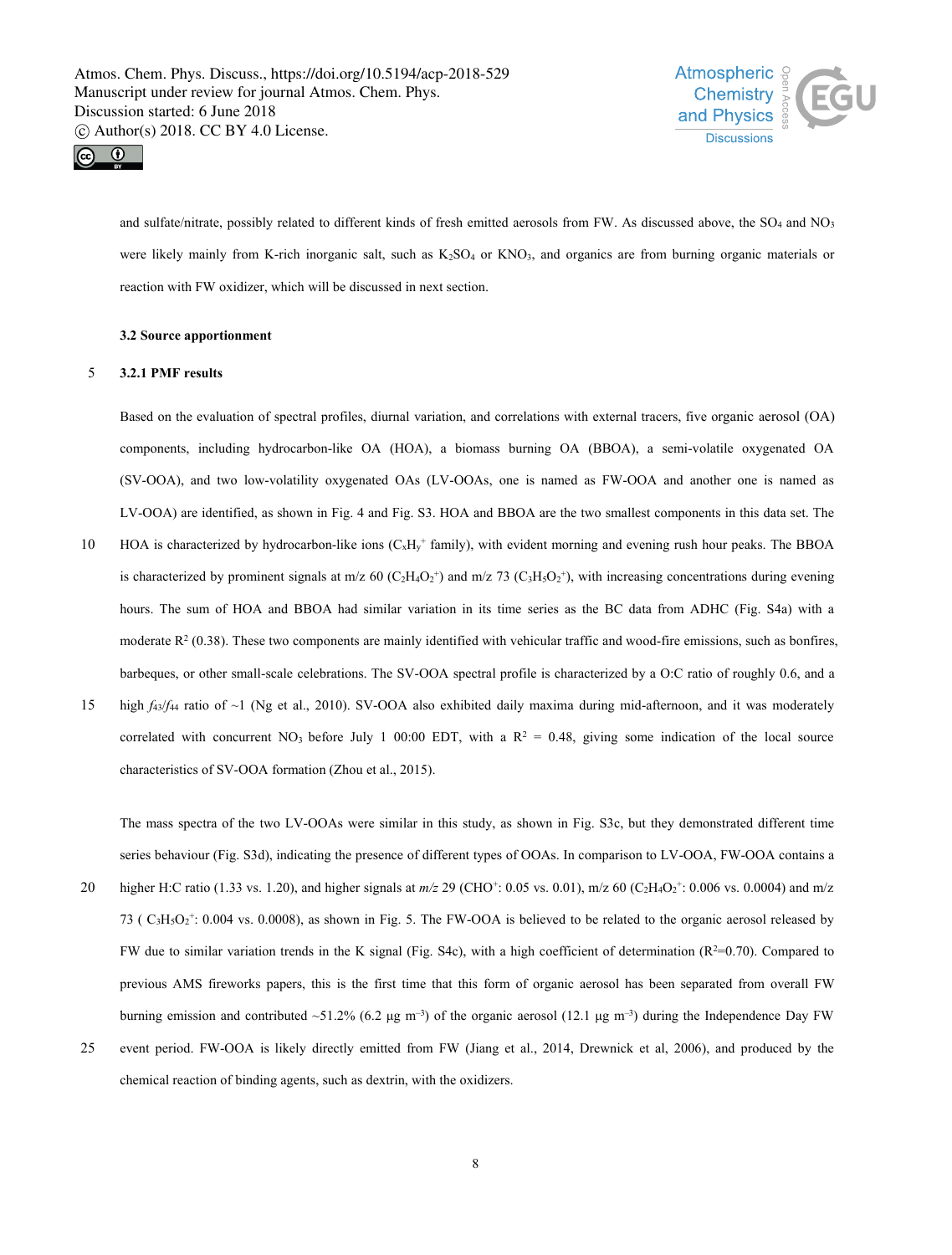



The LV-OOA shows a more traditional spectral character comparable to those seen in earlier studies. It has a high O:C ratio  $(0.84)$ , low  $f_4$ s/ $f_4$ <sub>4</sub> ratio  $(0.25)$ , and a high coefficient of determination  $(R^2=0.86)$  with concurrent SO<sub>4</sub> before July 1 00:00 EDT. This is thought to be related to highly oxidized secondary organic aerosol (Ng et al., 2010). Here we only considered the time period before the FW events to calculate correlation coefficients, since the SO<sub>4</sub> and NO<sub>3</sub> from burning fireworks will change the

5 basic relationship with background organics. In this study, SV-OOA showed a high coefficient of determination  $(R^2=0.94)$  with LV-OOA before FW events (Fig. S4d), indicating that the bulk of the LV-OOA at Albany was likely produced locally through oxidation of SV-OOA during the measurement period, instead of being carried in via long-distance transport.

# **3.2.2 Massclosure and source apportionment from FW events (July 4th)**

- Assuming that the aerosol is charge balanced and that the ionic species can beidentified or assumed from the mass spectra 10 (Wang et al., 2016), the different inorganic salts can be estimated using ion-balance considerations. NH<sub>4</sub> is apportioned first into  $(NH<sub>4</sub>)<sub>2</sub>SO<sub>4</sub>$  and then into  $NH<sub>4</sub>NO<sub>3</sub>$ , based on the equivalent ratio of SO<sub>4</sub> to NO<sub>3</sub>. Cl is ignored in this context due to its very low concentration before FW events. The residual SO<sub>4</sub>, (calculated by subtracting  $SO_4$ -in-(NH<sub>4</sub>)<sub>2</sub>SO<sub>4</sub> from total SO<sub>4</sub>), the residual NO3, and Cl are combined with measured K to form K2SO4, KNO3, and KCl, which are used to oxidize firework mixtures. These K compounds would be assumed to comprise inorganic K, while the residual K, calculated by subtracting inorganic K from total
- 15 K, would be treated as organopotassium. Organopotassium is strongly correlated with FW-OOA, as shown in Fig. S4c. The density for each inorganic salt was averaged together, and assuming the density of organics factors (including those containing organopotassium) is 1.2 g m<sup>-3</sup>, the density of the ambient aerosol bulk was then estimated to be mostly in the range 1.3 – 1.5 g m<sup>-3</sup>, as shown in Fig. S2. Figure S2 also shows that HR-ToF-AMS and SMPS determined mass concentrations exhibit similar behavior, except that the mass concentration measured by the SMPS was as much as  $12 \mu g m^{-3}$  larger than that from the AMS
- 20 during the Independence Day FW event. This may be caused by the uncertainty of the RIE for K, the semi-refractory character of other inorganic metal salts, and/or the exiting of BC producing from the black powder explosives (Drewnick et al., 2015; Wang et al., 2016).

Figure 6 shows the time series of each inorganic salt from the ion balance calculation, as well as the different OA components. Here, OrgK is the sum of Organopotassium and FW-OOA, OOA is the sum of LV-OOA and SV-OOA, and "others" indicates

25 the difference between SMPS and HR-ToF-AMS (the aerosols not measured by HR-ToF-AMS). OOA, (NH4)2SO4, and NH4NO3 showed no significant trends in concentration from July 4 12:00 to the end of the period of study, indicating that these species comprised the local background concentration, and contributing about 13.8% of total PM during the FW event period (07/04 23:00-07/05 02:00). BBOA+HOA exhibited consistently elevated concentrations from the night of July 4 to early morning of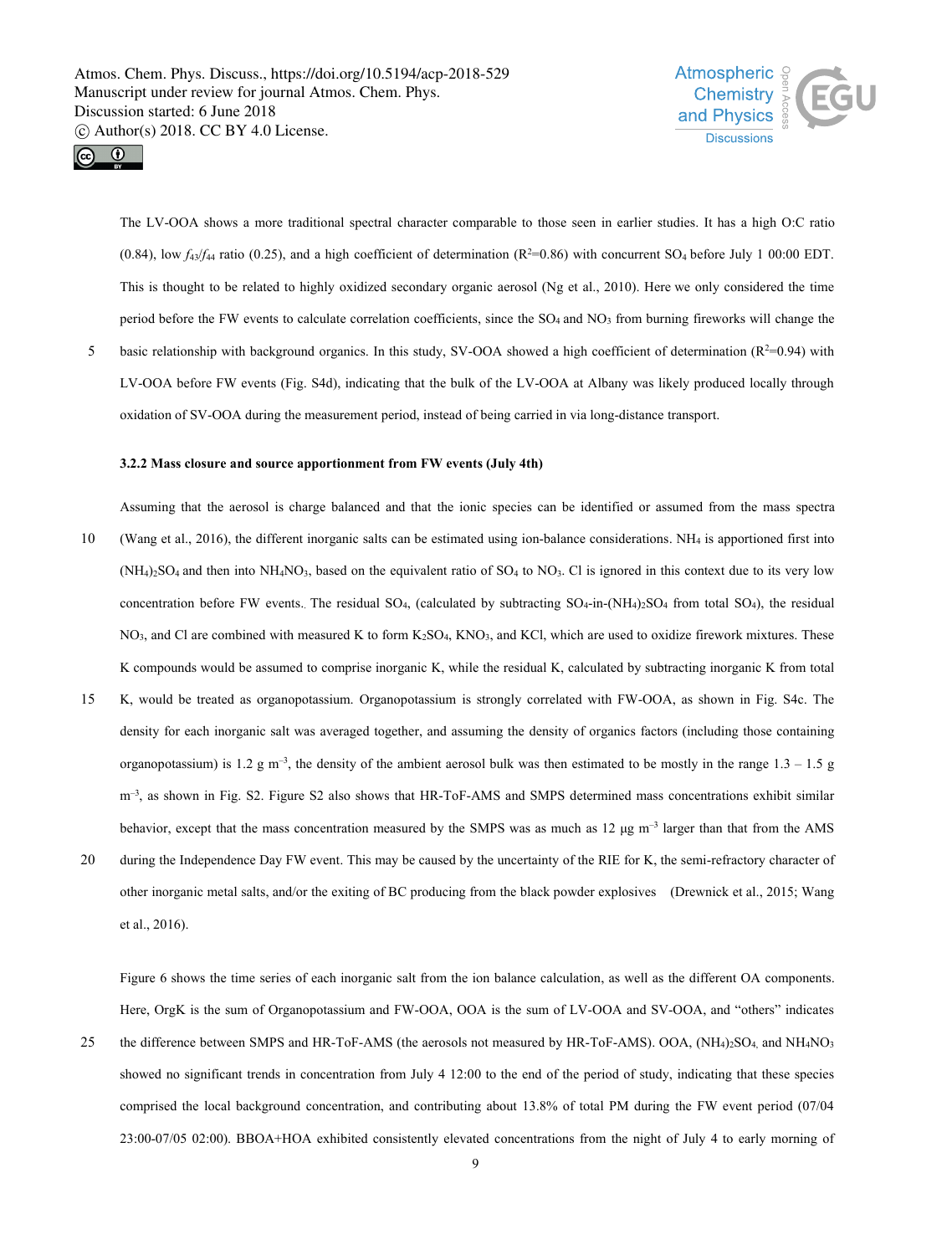



July 5, likely be related to traffic emissions, wood, and charcoal smoke, a result that is supported by the large numbers of smaller particles emitted before and after FW event. BBOA+HOA contributeda relatively small amount, about 7.2% of the total PM. The biggest contribution came from FW burning, as inorganic and organic K-rich aerosol (including "others" compounds) comprised 79% of the total (26.1 μg m<sup>-3</sup> of 33.0 μg m<sup>-3</sup>). Assuming this ratio did not change during transport from the launch site,

- 5 the metal-rich aerosol increases caused by the FW burning in downtown Albany (the ACHD site) would have reached a averaged value as high as 43.0 μg m<sup>-3</sup> (07/04 21:00-07/04 23:00), higher than the NAAQS PM2.5 24-hr threshold value of 35 μg m<sup>-3</sup>, and considered harmful to public health. After the FW display, the high LV-OOA mass concentration and low SO4/NO3 mass concentration persisted to the end of the period of study, with an increased f44 ratio and decreasing f43 ratio (indicators of aged aerosol, as shown in Fig. S7). This implies that FW-OOA may be converted into LV-OOA in the ambient atmosphere, and
- 10 demonstrates the persistent effects of FW burning (Kong et al., 2014).

# **3.3 Pollution processing and meteorological conditions**

The wind LiDAR on the roof of the ASRC uptown site reports data as the carrier-to-noise ratio (CNR) and wind direction, and this data is used to describe the aerosol transport and mixing process (Aitken et al., 2012). The LiDAR data for the Independence Day FW event is shown in Fig. 7. During the late evening on Independence Day (July 4, 20:00- 23:00 EDT, July 5 00:00-02:00

- 15 UTC), the winds above the ASRC sampling site were weak easterlies, and from the late night onward (July 4 23:00 localtime, Jul 5 03:00 UTC) there was a temporal maximum in low-level CNR as shown in Fig. 7, concurrent with a high-concentration aerosol cluster over the site at about 400 meters above observation level, as indicated by relatively cool colors representing higher CNR values. This burst of high CNR values is thought to result from the high-altitude FW aerosol transport from the celebrations in downtown Albany, east of the site. In the following half hour, a lower altitude aerosol cluster occurred above the
- 20 ASRC sampling site, coincident with the increases in aerosol mass concentrations measured by the ASRC instruments. This lower-altitude aerosol cluster may have been caused by subsidence or diffusion, which is the mixing the high-altitude aerosol with the lower atmosphere, or it may have been caused by the aerosol emission of low-altitude FW transported westward from Empire State Plaza. The aerosol cluster lingered over the ASRC site for almost ten hours, matching up with the persistent and slowly decaying aerosol mass concentrations measured by the other instruments. At about 07:00 EDT (11 UTC) on July 5, there
- 25 was another high-altitude (1000 m) and near-ground aerosol cluster that passed over the ASRC site, producing a second aerosol peak measured on-site. It is quite plausible that this is related to transport of FW aerosol from other areas. A 10-hour back trajectory shows the 500 m wind passing over the town of Bennington, Vermont (Fig. S8), which had its own FW celebration on the evening of July 4. From July 4 23:00 – Jul 5 08:00 EDT, the lower surface layer wind speed was low, suggesting that the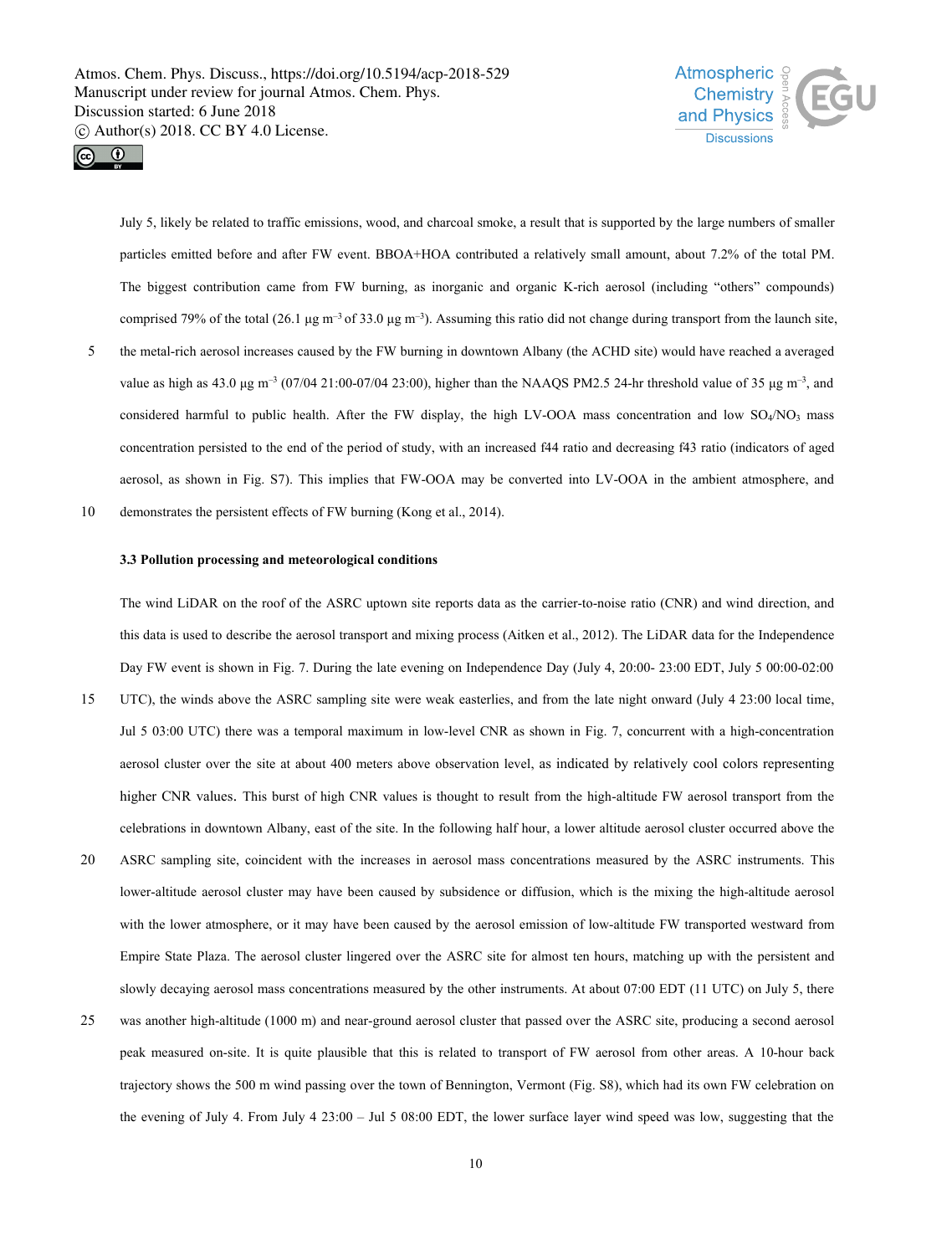



aerosol cluster was near static, and about 12 hours was required (Jul 4 23:00 – July 5 11:00 EDT) to return to normal aerosol concentration levels ( $\sim$ 6  $\mu$ g m<sup>-3</sup>). After July 5 09:00 EDT (13 UTC), the aerosol layer was again elevated, impacted by the increasing planetary boundary layer height, and ASRC instruments recorded rapid reductions in aerosol mass concentration. The firework emissions, which occurred in an environment with a static planetary boundary layer, had combined with the transported

5 FW aerosol from other celebrations in the region and resulted in high aerosol mass concentrations over the Albany area for several hours, lasting through the night.

# **4 Conclusion**

Chemical characterization and source apportionment of the submicron aerosols from FW displays during the 2017 Independence Day holiday are quantified here for the city of Albany, New York. The hourly maximum mass concentration of NR-PM<sub>1</sub>

- 10 measured using the ASRC HR-ToF-AMS was 33.3 μg m<sup>-3</sup>, almost 5 times the daytime background mass concentration, while PM2.5 at the downtown ACHD site was ~67% higher (55 ug m<sup>-3</sup>). There were significantly elevated aerosol chemical component mass concentrations (organics, K, sulfate, chloride) as a result of the Independence Day FW display, especially K, which spiked from 0.2  $\mu$ g m<sup>-3</sup> to 9.1  $\mu$ g m<sup>-3</sup>, signifying the influence of burning fireworks. The size distribution of aerosol compounds showed externally mixed characteristics, with sulfate and nitrate peaking at  $\sim$ 550 nm (Dva), organics peaking at
- 15 ~400 nm (Dva). PMF analysis revealed unique oxidized organic aerosol compounds (FW-OOA), which showed a high correlation ( $R^2=0.8$ ) with the variations in K. FW-OOA shows a higher ratio at m/z 60 and m/z 73, and a lower m/z 43 and m/z 44 than the general high oxidized secondary organic aerosol does, and contributed about 51.2% (6.2 μg m<sup>-3</sup> of 12.1 μg m<sup>-3</sup>) of total organics during FW events. Our study shows that the total contribution from fireworks to the total aerosol concentration could be as high as 79% (26.1 μg m<sup>-3</sup> of 33.3 μg m<sup>-3</sup>) based on source apportionment calculations, while congested vehicular
- 20 traffic and wood-burning for smaller events like such as bonfires and barbeques contribute another 7.2% during the Independence Day FW event (07/04 23:00-07/05 02:00 EDT). The morning following the FW display, another aerosol mass peak occurred, which is likely the transport of FW aerosol from other towns, most likely from Bennington, Vermont. Under this kind of weak advective mixing, during the first several hours after FW displays, enhanced aerosols with rich metal materials could be very harmful to the nearby area residents, especially to the people nearest the display area and living in the downwind
- 25 direction, and this condition could be more severe for areas of high population density.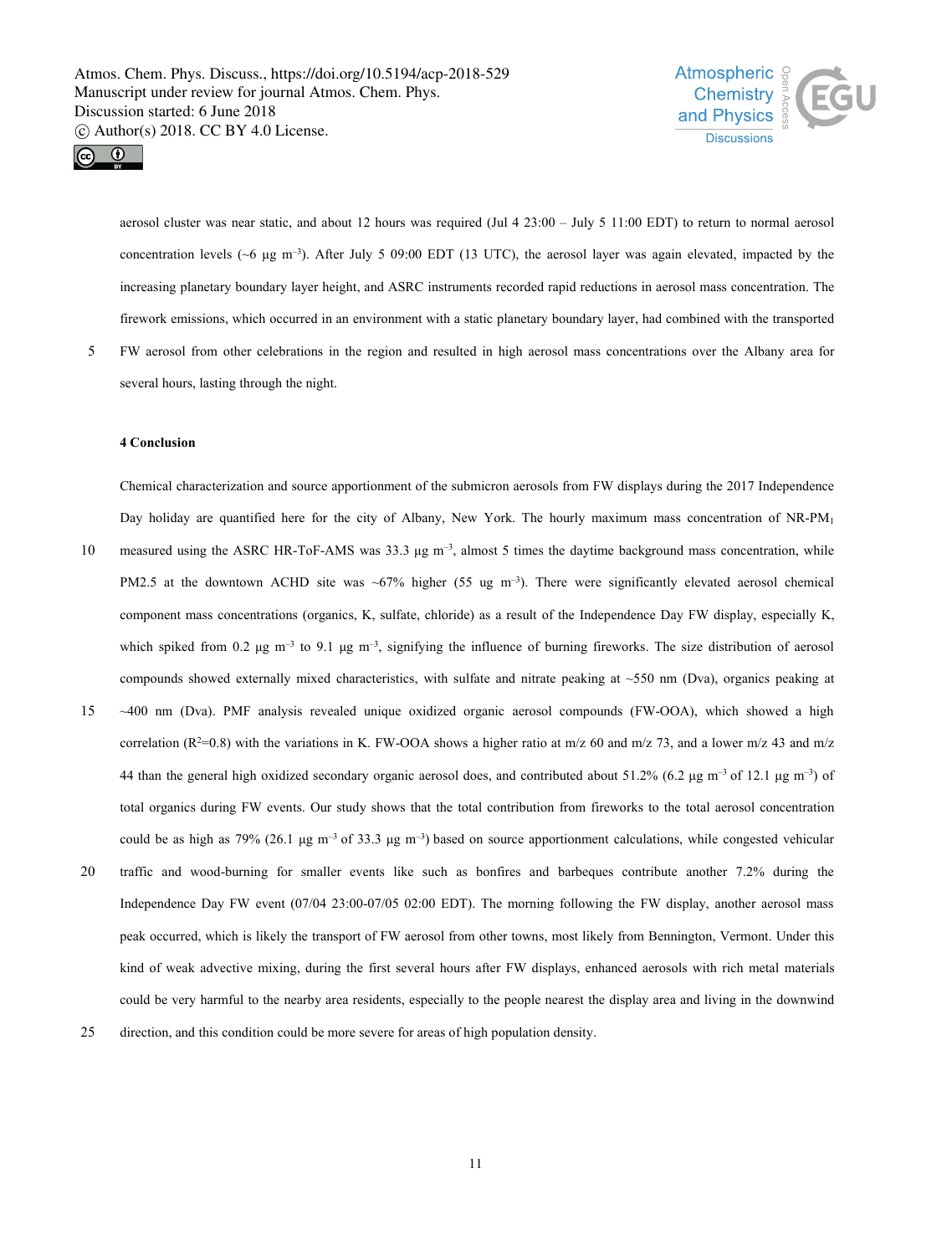



Acknowledgements. This work has been supported by the New York State Energy Research and Development Authority (NYSERDA) contract number 48971. Special thanks go to New York State Department of Health for providing data from the ACHD site.

Competing interests. The authors declare that they have no conflict of interest.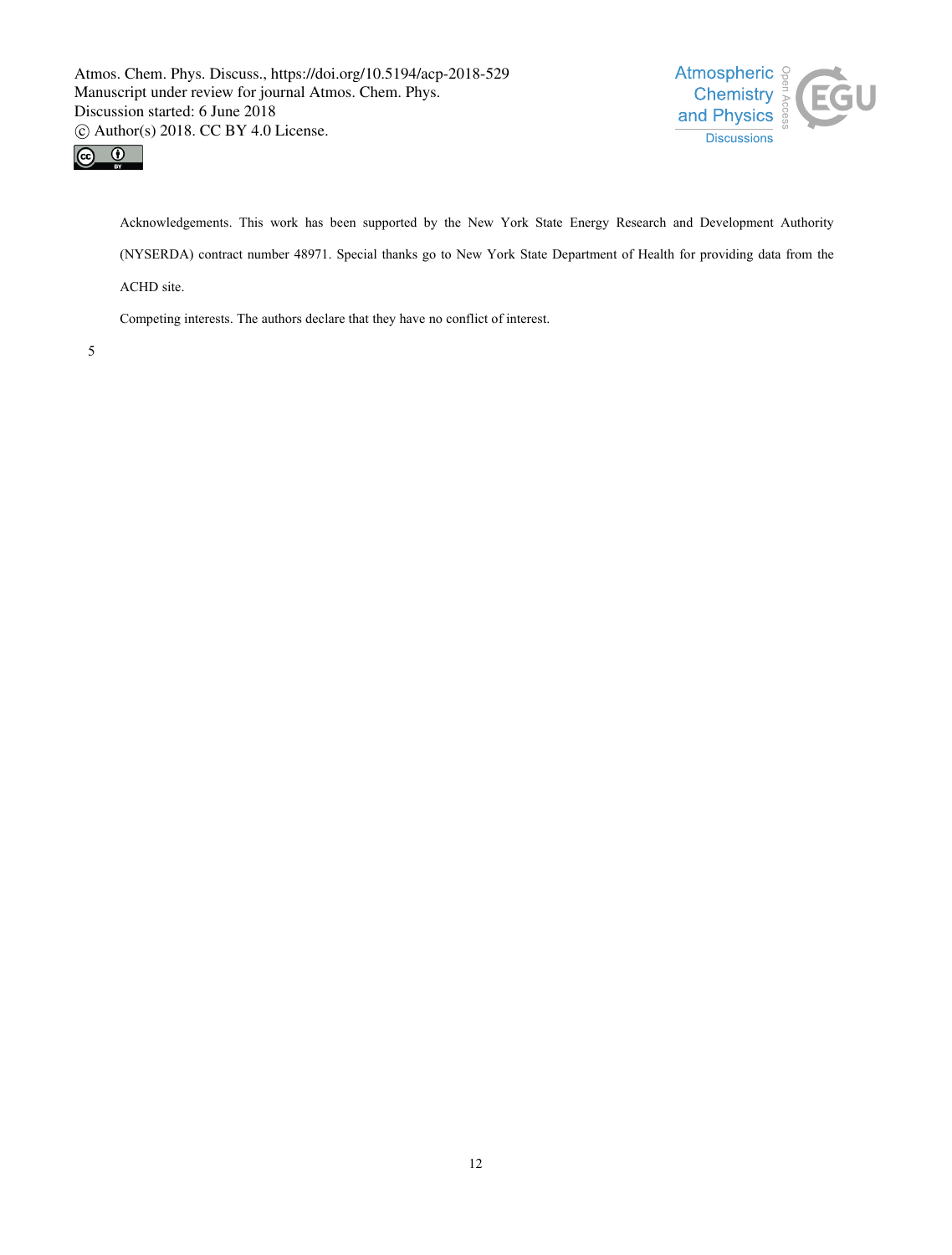



# **References:**

Allan, J. D., Jimenez, J. L., Williams, P. I., Alfarra, M. R., Bower, K. N., Jayne, J. T., Coe, H., and Worsnop, D. R.: Quantitative sampling using an Aerodyne aerosol mass spectrometer 1. Techniques of data interpretation and error analysis, Journal of Geophysical Research: Atmospheres, 108, D34090, 1-10, doi:10.1029/2002JD002358, 2003.

- 5 Barman, S. C., Singh, R., Negi, M. P., and Bhargava, S. K.: Ambient air quality of Lucknow City (India) during use of fireworks on Diwali Festival, Environmental monitoring and assessment, 137, 495-504, doi:10.1007/s10661-007-9784-1, 2008. Canagaratna M R, Jayne J T, Jimenez J L, Allan, J. D., Alfarra, M. R., Zhang, Q., Onasch, T. B., Drewnick, F., Coe, H., Middlebrook, A., Delia, A., Williams, L. R., Trimborn, A. M., Northway, M. J., DeCarlo, P. F., Kolb, C. E., Davidovits, P., and Worsnop, D. R.: Chemical and microphysical characterization of ambient aerosols with the aerodyne aerosol mass spectrometer,
- 10 Mass Spectrometry Reviews, 26, 185-222, doi:10.1002/mas.20115, 2007. Canagaratna, M. R., Jimenez, J. L., Kroll, J. H., Chen, Q., Kessler, S. H., Massoli, P., Hildebrandt Ruiz, L., Fortner, E., Williams, L. R., Wilson, K. R., Surratt, J. D., Donahue, N. M., Jayne, J. T., and Worsnop, D. R.: Elemental ratio measurements of organic compounds using aerosol mass spectrometry: characterization, improved calibration, and implications, Atmospheric Chemistry and Physics, 15, 253-272, doi:10.5194/acp-15-253-2015, 2015.
- 15 Dall'Osto, M, and Harrison, R. M.: Urban organic aerosols measured by single particle mass spectrometry in the megacity of London, Atmospheric Chemistry and Physics, 12, 4127-4142, doi:10.5194/acp-12-4127-2012, 2012. DeCarlo, P. F., Kimmel, J. R., Trimborn, A., Northway, M. J., Jayne, J. T., Aiken, A. C., Gonin, M., Fuhrer, K., Horvath Thomas., Docherty, K. S., Worsnop, D. R., and Jimenez, J. L.: Field-deployable, high-resolution, time-of-flight aerosol mass spectrometer, Analytical chemistry, 78, 8281-8289, doi: 10.1021/ac061249n, 2006.
- 20 DeCarlo, P. F., Dunlea, E. J., Kimmel, J. R., Aiken, A. C., Sueper, D., Crounse, J., Wennberg, P. O., Emmons, L., Shinozuka, Y., Clarke, A., Zhou, J., Tomlinson, J., Collins, D. R., Knapp, D., Weinheimer, A. J., Montzka, D. D., Campos, T., and Jimenez, J. L.: Fast airborne aerosol size and chemistry measurements above Mexico City and Central Mexico during the MILAGRO campaign, Atmospheric Chemistry and Physics, 8, 4027-4048, doi:10.5194/acp-8-4027-2008, 2008. Dickerson, A. S., Benson, A. F., Buckley, B., and Chan, E. A. W.: Concentrations of individual fine particulate matter
- 25 components in the USA around July  $4<sup>th</sup>$ , Air Quality, Atmosphere & Health, 10, 349-358, doi:10.1007/s11869-016-0433-0, 2017. Draxler, R. R., and Hess, G. D.: An overview of the HYSPLIT\_4 modelling system for trajectories. Australian meteorological magazine, 47, 295-3, 1998.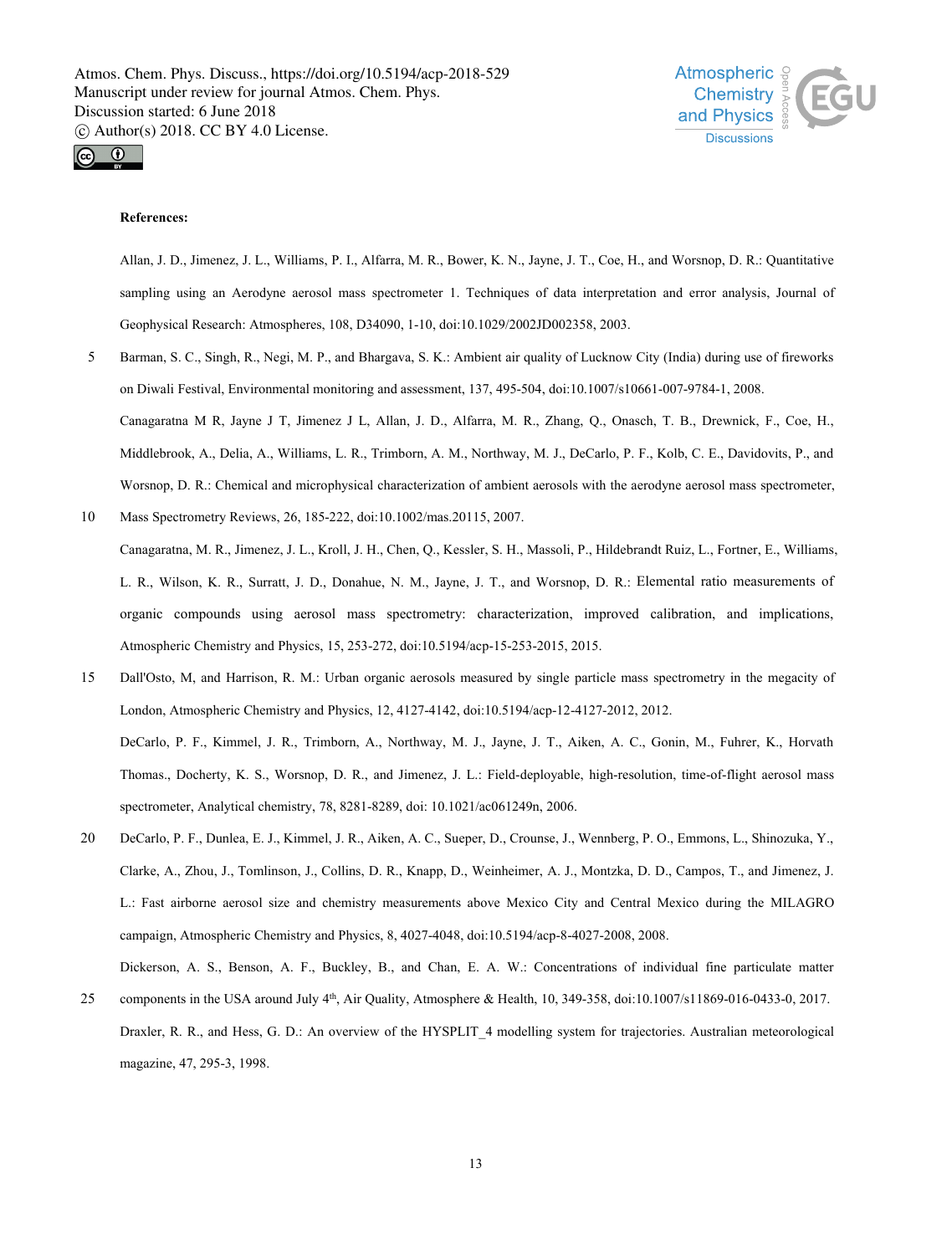



Drewnick, F., Hings, S. S., DeCarlo, P., Jayne, J. T., Gonin, M., Fuhrer, K., Weimer S., Jimenez, J. L., Demerjian, K. L., Borrmann, S., and Worsnop, D. R.: A new time-of-flight aerosol mass spectrometer (ToF-AMS) - Instrument description and first field deployment, Aerosol Science and Technology, 39, 637-658, doi: 10.1080/02786820500182040, 2005. Drewnick, F., Hings, S. S., Curtius J, Eerdekens, G., and Williams, J.: Measurement of fine particulate and gas-phase species

5 during the New Year's fireworks 2005 in Mainz, Germany, Atmospheric Environment, 40, 4316-4327, 10.1016/j.atmosenv.2006.03.040, 2006.

Holstius, D. M., Pillarisetti, A., Smith, K. R., and Seto, E.: Field Calibrations ofa Low-Cost Aerosol Sensor at a Regulatory Monitoring Site in California, Atmos. Meas. Tech. 7, 1121-1131, doi:10.5194/amt-7-1121-2014, 2014.

Godri K. J., Green, D. C., Fuller, G. W., Dall'Osto, M., Beddows, D. C., Kelly, F. J., Harrison, R. M., and Mudway, I. S.:

10 Particulate oxidative burden associated with firework activity, Environmental science & technology, 44, 8295-8301, doi: 10.1021/es1016284, 2010.

Jayne, J. T., Leard, D. C., Zhang, X. F., Davidovits, P., Smith, K. A. , Kolb, C. E., and Worsnop, D. R.: Development of an aerosol mass spectrometer for size and composition analysis of submicron particles, Aerosol Science & Technology, 33, 49-70, doi: 10.1080/027868200410840, 2000.

15 Jiang, Q., Sun, Y. L., Wang, Z., and Yin, Y.: Aerosol composition and sources during the Chinese Spring Festival: fireworks, secondary aerosol, and holiday effects, Atmospheric Chemistry and Physics, 15, 6023-6034, doi:10.5194/acp-15-6023-2015, 2015.

Jimenez, J. L., Canagaratna, M. R., Donahue, N. M., Prevot, A. S. H., Zhang, Q., Kroll, J. H., DeCarlo, P. F., Allan, J. D., Coe, H., Ng, N. L., Aiken, A. C., Docherty, K. S., Ulbrich, I. M., Grieshop, A. P., Robinson, A. L., Duplissy, J., Smith, J. D., Wilson,

- 20 K. R., Lanz, V. A., Hueglin, C., Sun, Y. L., Tian, J., Laaksonen, A., Raatikainen, T., Rautiainen, J., Vaattovaara, P., Ehn, M., Kulmala, M., Tomlinson, J. M., Collins, D. R., Cubison, M. J., Dunlea, E. J., Huffman, J. A., Onasch, T. B., Alfarra, M. R., Williams, P. I., Bower, K., Kondo, Y., Schneider, J., Drewnick, F., Borrmann, S., Weimer, S., Demerjian, K., Salcedo, D., Cottrell, L., Griffin, R., Takami, A., Miyoshi, T., Hatakeyama, S., Shimono, A., Sun, J. Y., Zhang, Y. M., Dzepina, K., Kimmel, J. R., Sueper, D., Jayne, J. T., Herndon, S. C., Trimborn, A. M., Williams, L. R., Wood, E. C., Middlebrook, A. M., Kolb, C. E.,
- 25 Baltensperger, U., and Worsnop, D. R.: Evolution of organic aerosols in the atmosphere, Science, 326, 1525 1529, doi:10.1126/science.1180353, 2009.

Joly, A., Smargiassi, A., Kosatsky, T., Fournier, M., Dabek-Zlotorzynska, E., Celo, V., Mathieu, D., Servranckx, R., D'amours, R., Malo, A., and Brook, J.. Characterisation of particulate exposure during fireworks displays, Atmospheric Environment, 44, 4325-4 9, doi:10.1016/j.atmosenv.2009.12.010, 2010.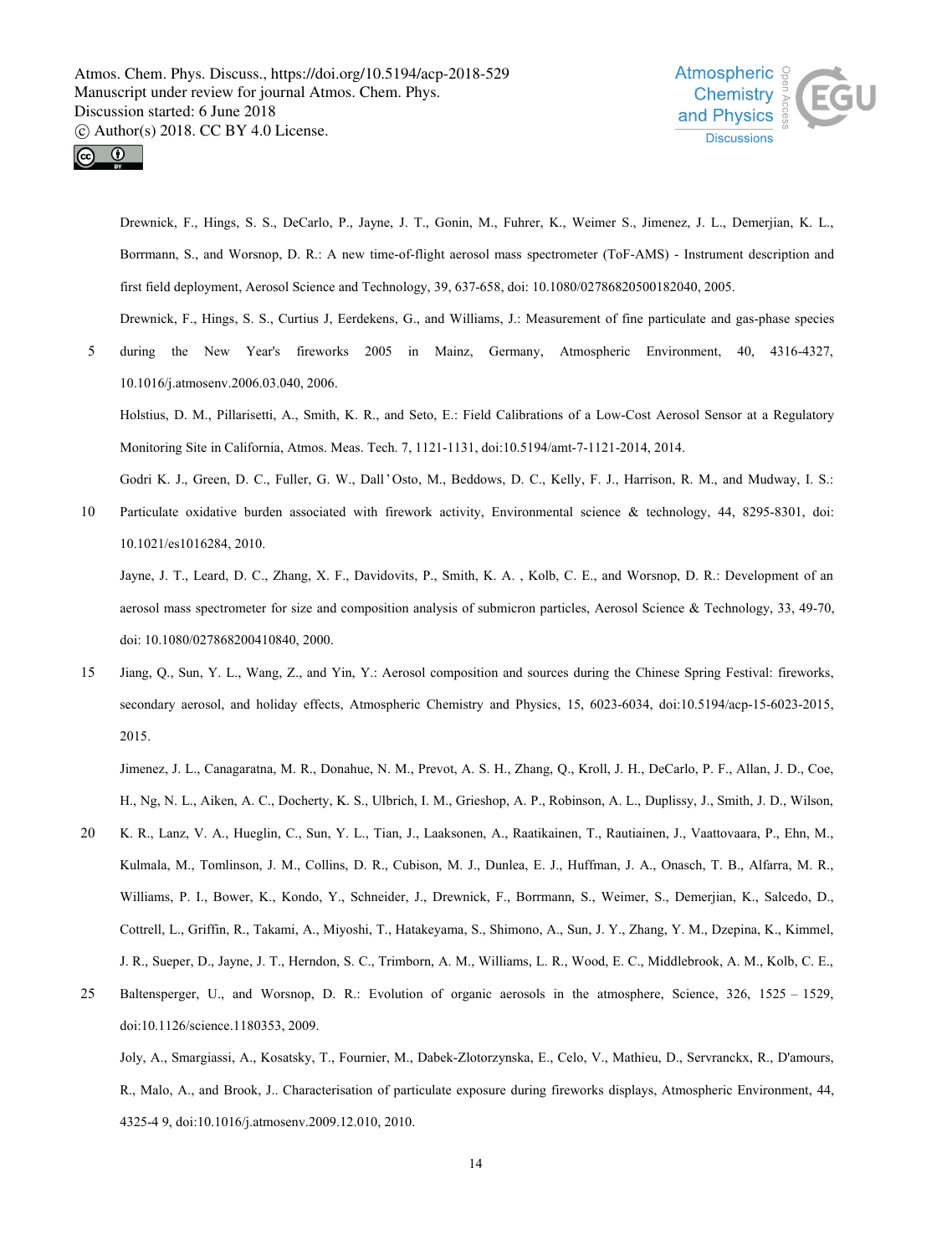



Kong, S. F., Li, L., Li, X. X., Yin, Y., Chen, K., Liu, D. T., Yuan, L., Zhang, Y. J., Shan, Y. P., and Ji, Y. Q.: The impacts of firework burning at the Chinese Spring Festival on air quality: insights of tracers, source evolution and aging processes, Atmospheric Chemistry and Physics, 15, 2167-2184, doi:10.5194/acp-15-2167-2015, 2015.

Lin, C. C.: A review of the impact of fireworks on particulate matter in ambient air, Journal of the Air & Waste Management

5 Association, 66, 1171-1182, doi: 10.1080/10962247.2016.1219280, 2016.

Moreno T, Querol X, Alastuey A, Minguillón, M. C., Pey, J., Rodriguez, S., Miró, J. V., Felis, C., and Gibbons, W.: Recreational atmospheric pollution episodes: inhalable metalliferous particles from firework displays, Atmospheric Environment, 41, 913-922, doi:10.1016/j.atmosenv.2006.09.019, 2007.

Ng N L, Canagaratna M R, Zhang Q, Jimenez, J. L., Tian, J., Ulbrich, I. M., Kroll, J. H., Docherty, K. S., Chhabra, P. S.,

- 10 Bahreini, R., Murphy, S. M., Seinfeld, J. H., Hildebrandt, L., Donahue, N. M., DeCarlo, P. F., Lanz, V. A., Prévôt, A. S. H., Dinar, E., Rudich, Y., and Worsnop, D. R.: Organic aerosol components observed in Northern Hemispheric datasets from Aerosol Mass Spectrometry, Atmospheric Chemistry and Physics, 10(10): 4625-4641, doi:10.5194/acp-10-4625-2010, 2010. Paatero, P. and Tapper, U.: Positive matrix factorization: A non-negative factor model with optimal utilization of error estimates of data values, Environmetrics, 5, 111–126, doi:10.1002/env.3170050203, 1994.
- 15 Seidel, D. J., and Birnbaum, A. N.: Effects of Independence Day fireworks on atmospheric concentrations of fine particulate matter in the United States. Atmospheric Environment, 115, 192-198, doi:10.1016/j.atmosenv.2015.05.065, 2015. Sun, J., Zhang, Q., Canagaratna, M. R., Zhang, Y., Ng, N. L., Sun Y. L. Jayne, J. T., Zhang, X., Zhang, X., Worsnop, D. R. . Highly time-and size-resolved characterization of submicron aerosol particles in Beijing using an Aerodyne Aerosol Mass Spectrometer, Atmospheric Environment, 44, 131-140, doi:10.1016/j.atmosenv.2009.03.020, 2010.
- 20 Sun, Y. L., Zhang, Q., Schwab, J. J., Chen, W. N., Bae, M. S., Lin, Y. C., Hung, H. M., and Demerjian, K. L.: A case study of aerosol processing and evolution in summer in New York City, Atmospheric Chemistry and Physics, 11, 12737-12750, doi:10.5194/acp-11-12737-2011, 2011.

Sun, Y. L., Zhang, Q., Schwab, J. J., Chen, W. N., Bae, M. S., Hung, H. M., Lin, Y. C, Ng, N. L., Jayne, J., Massoli, P., Williams, L. R., and Demerjian, K. L.: Characterization of near-highway submicron aerosols in New York City with a

25 high-resolution aerosol mass spectrometer, Atmospheric Chemistry and Physics, 12, 2215-2227, doi:10.5194/acp-12-2215-2012, 2012.

Slowik, J. G., Stroud, C., Bottenheim, J. W., Brickell, P. C., Chang, R. Y.-W., Liggio, J., Makar, P. A., Martin, R. V., Moran, M. D., Shantz, N. C., Sjostedt, S. J., Donkelaar A. van, Vlasenko A., Wiebe, H. A., Xia, A. G., Zhang, J., Leaitch, W. R., and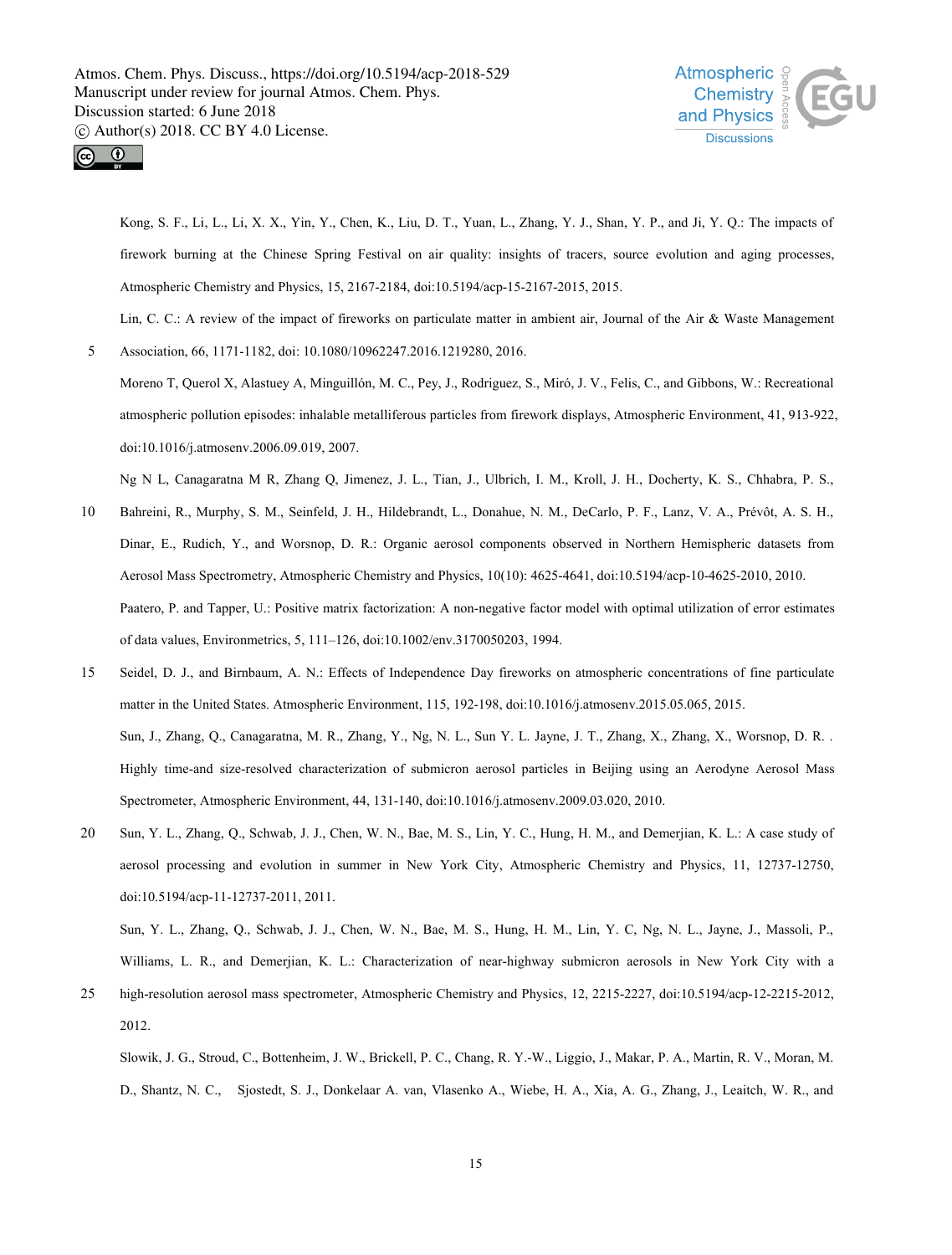



Abbatt. J. P. D.: Characterization of a large biogenic secondary organic aerosol event from eastern Canadian forests, Atmospheric Chemistry and Physics, 10, 2825-2845, doi:10.5194/acp-10-2825-2010, 2010.

Tian, Y. Z., Wang, J., Peng, X., Shi, G. L., and Feng, Y. C.: Estimation of the direct and indirect impacts of fireworks on the physicochemical characteristics of atmospheric PM 10 and PM 2.5, Atmospheric Chemistry and Physics, 14, 9469-9479,

5 doi:10.5194/acp-14-9469-2014, 2014.

Ulbrich, I. M., Canagaratna, M. R., Zhang, Q.,Worsnop, D. R., and Jimenez, J. L.: Interpretation of organic components from Positive Matrix Factorization of aerosol mass spectrometric data, Atmos. Chem. Phys., 9, 2891-2918, doi:10.5194/acp-9-2891-2009, 2009.

Vecchi, R., Bernardoni, V., Cricchio, D., D'Alessandro, A., Fermo, P., Lucarelli, F., Nava, S., Piazzalunga, A., and Valli, G.:

10 The impact of fireworks on airborne particles, Atmospheric Environment, 42, 1121-1132, doi:10.1016/j.atmosenv.2007.10.047, 2008.

Wang, J. F., Ge X, Chen Y, Shen, Y. F., Zhang, Q., Sun, Y. L., Xu, J. Z., Ge, S., Yu, H, and Chen, M. D.: Highly time-resolved urban aerosol characteristics during springtime in Yangtze River Delta, China: insights from soot particle aerosol mass spectrometry, Atmospheric Chemistry and Physics, 16, 9109-9127, doi: 10.5194/acp-16-9109-2016, 2016.

- 15 Wang, Y., Zhuang, G., Xu, C., and An, Z. S.: The air pollution caused by the burning of fireworks during the lantern festival in Beijing, Atmospheric Environment, 41, 417-431, doi:10.1016/j.atmosenv.2006.07.043, 2007. Wehner, B., Wiedensohler, A., and Heintzenberg, J.: Submicrometer aerosol size distributions and mass concentration of the millennium fireworks 2000 in Leipzig, Germany, Journal of Aerosol Science, 31, 1489-1493, doi:10.1016/S0021-8502(00)00039-2, 2000.
- 20 WHO: Air Quality Guidelines:Global Update 2005. Particulate Matter, Ozone, Nitrogen Dioxide and Sulfur Dioxide, World Health Organization, 2006.

Xu, L., Suresh, S., Guo, H., Weber, R. J., and Ng, N. L.: Aerosol characterization over the southeastern United States using high-resolution aerosol mass spectrometry: spatial and seasonal variation of aerosol composition and sources with a focus on organic nitrates, Atmospheric Chemistry and Physics, 15, 7307-7336, doi:10.5194/acp-15-7307-2015, 2015.

25 Yang, L., Gao, X., Wang, X., Nie, W., Wang, J., Gao, R., Xu, P., Shou, Y., Zhang, Q., and Wang, W.: Impacts offirecracker burning on aerosol chemical characteristics and human health risk levels during the Chinese New Year Celebration in Jinan, China. Science of the Total Environment, 476, 57-64, doi: 10.1016/j.scitotenv.2013.12.110, 2014.

Zhang, J., Marto, P. J., and Schwab, J. J.: Exploring the applicability and limitations of selected optical scattering instruments for PM mass measurement. Atmos. Meas. Tech., 11, 2995-3005, doi: 10.5194/amt-11-2995-2018, 2018.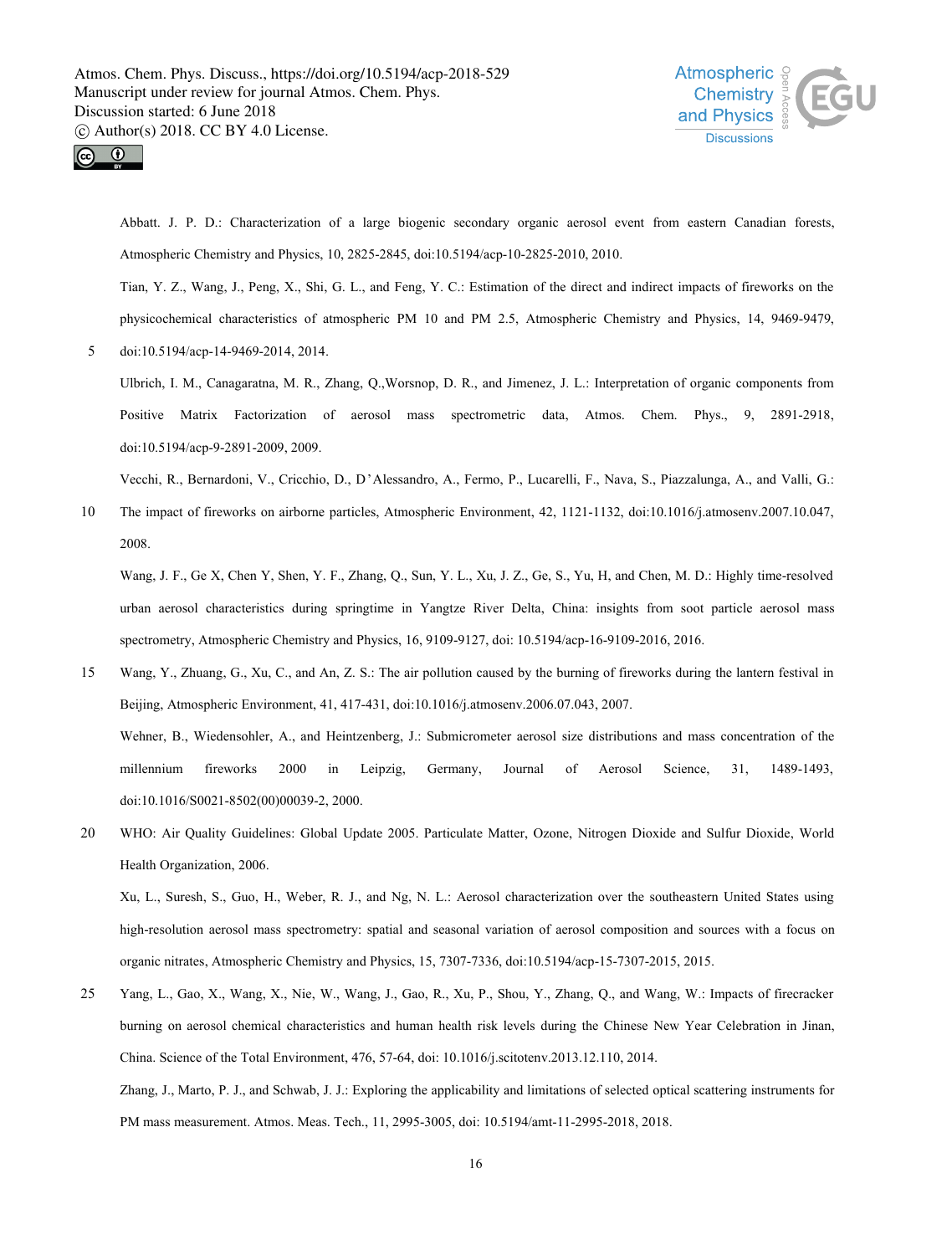



Zhang, Q., Canagaratna, M. R., Jayne, J. T., Worsnop, D. R., and Jimenez, J. L.: Time-and size-resolved chemical composition of submicron particles in Pittsburgh: Implications for aerosol sources and processes. Journal of Geophysical Research: Atmospheres, 110, D07S09, 1-19, doi:10.1029/2004JD004649, 2005.

Zhang, Q., Jimenez, J., Canagaratna, M., Ulbrich, I., Ng, N., Worsnop, D., and Sun, Y.: Understanding atmospheric organic

5 aerosols via factor analysis of aerosol mass spectrometry: a review, Anal. Bioanal. Chem., 401, 3045-3067, doi:10.1007/s00216-011-5355-y, 2011.

Zhou, S., Collier, S., Xu, J., Mei, F., Wang, J., Lee, Y. N., Sedlacek, A. J., Springston, S. R., Sun, Y. L., and Zhang, Q.: Influences of upwind emission sources and atmospheric processing on aerosol chemistry and properties at a rural location in the Northeastern US, Journal of Geophysical Research: Atmospheres, 121, 6049-6065, doi:10.1002/2015JD024568, 2016.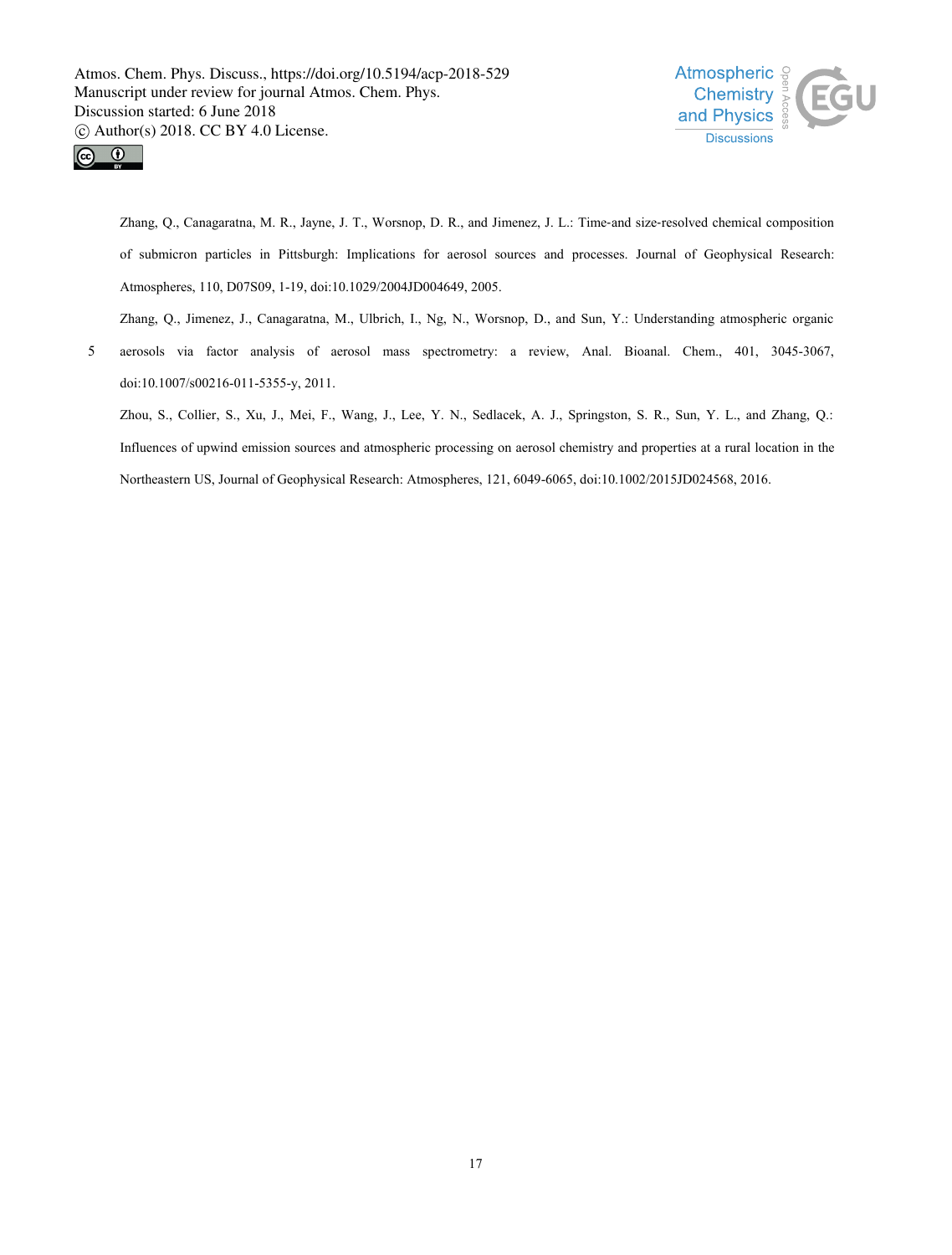





Figure 1. Time series of (a) aerosol hourly-averaged mass concentration measured by ASRC AMS (PM1), DRX (PM2.5), PDR (PM<sub>2.5</sub>), and ACHD T640 (PM<sub>2.5</sub>) (µg m<sup>-3</sup>); (b) NYSM meteorological parameters, with relative humidity (%), wind **direction, wind speed (m/s), and precipitation (mm)**



Figure 2. The time series of (a) the mass concentrations of aerosol component (Organic, SO<sub>4</sub>, NO<sub>3</sub>, NH<sub>4</sub>, Chl, and K) from

**AMS; and (b) the mass fraction of each component.**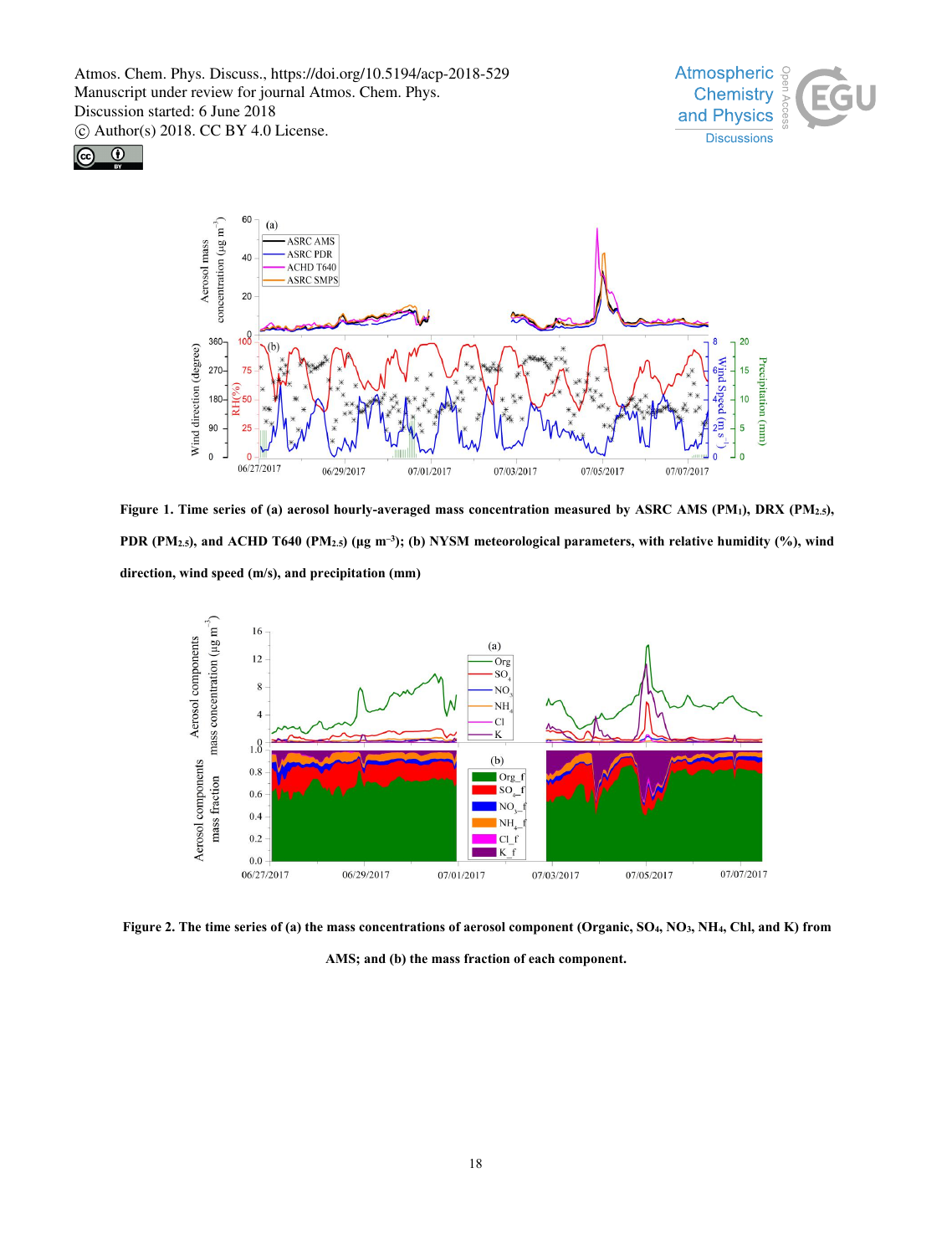





Figure 3. (a): Mass size distribution (mobility diameter, density is set to be 1 g cm<sup>-3</sup> here) measured by SMPS from July 4 12:00 to July 6 12:00; (b) AMS measured size distribution (vacuum aerodynamic diameter) for SO<sub>4</sub>, organics and K **compounds from July 4 12:00 to July 6 12:00**



**Figure 4. Time series of the five organic aerosol factors determined from PMF analysis.**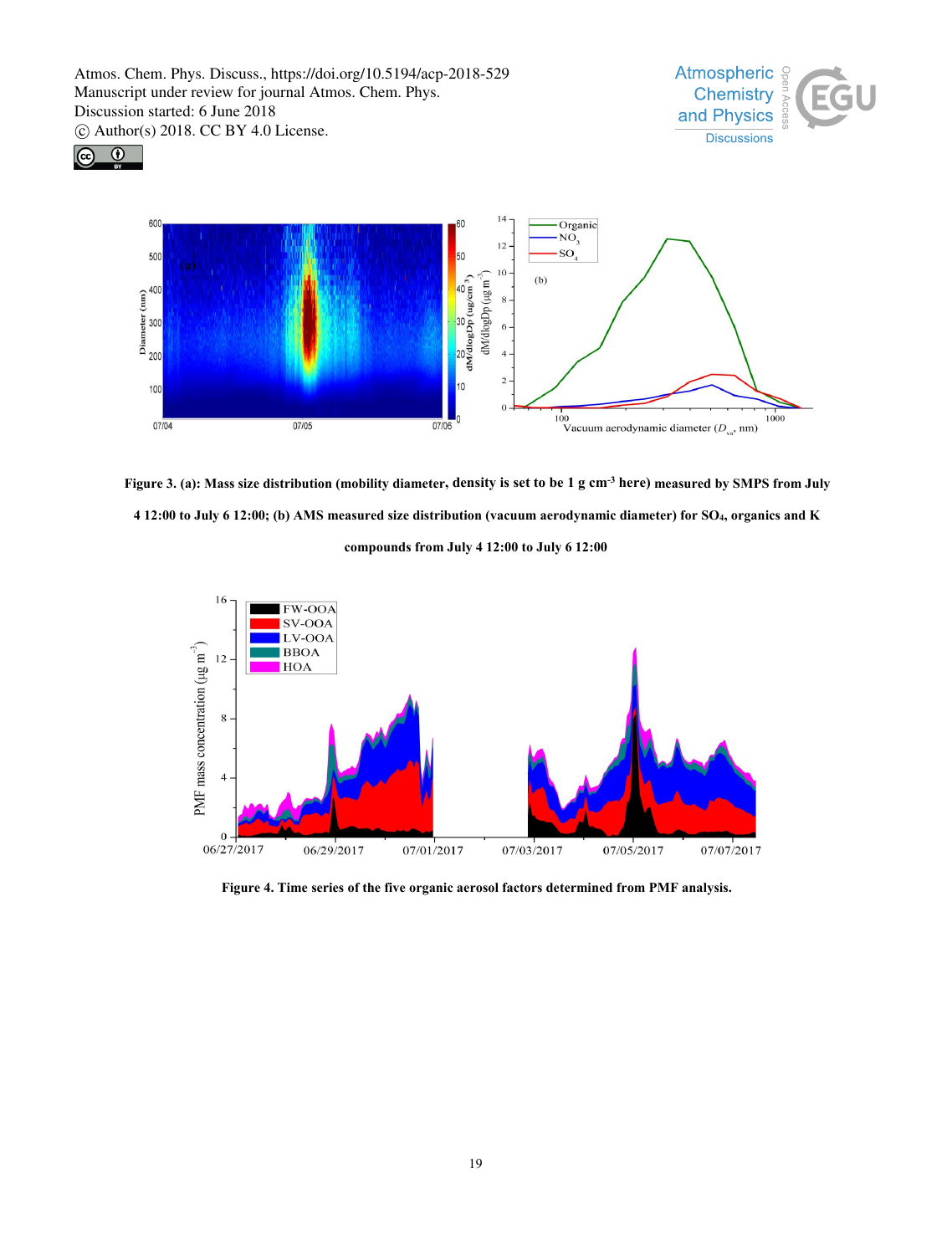





Figure 5. The difference of the mass spectra of FW-OOA and LV-OOA. Here, both FW-OOA and LV-OOA mass spectra

**signals were normalized to be1.**



Figure 6. Time series of different kinds of inorganic salt and organic compounds estimated based on the ion-balance

**calculation.**